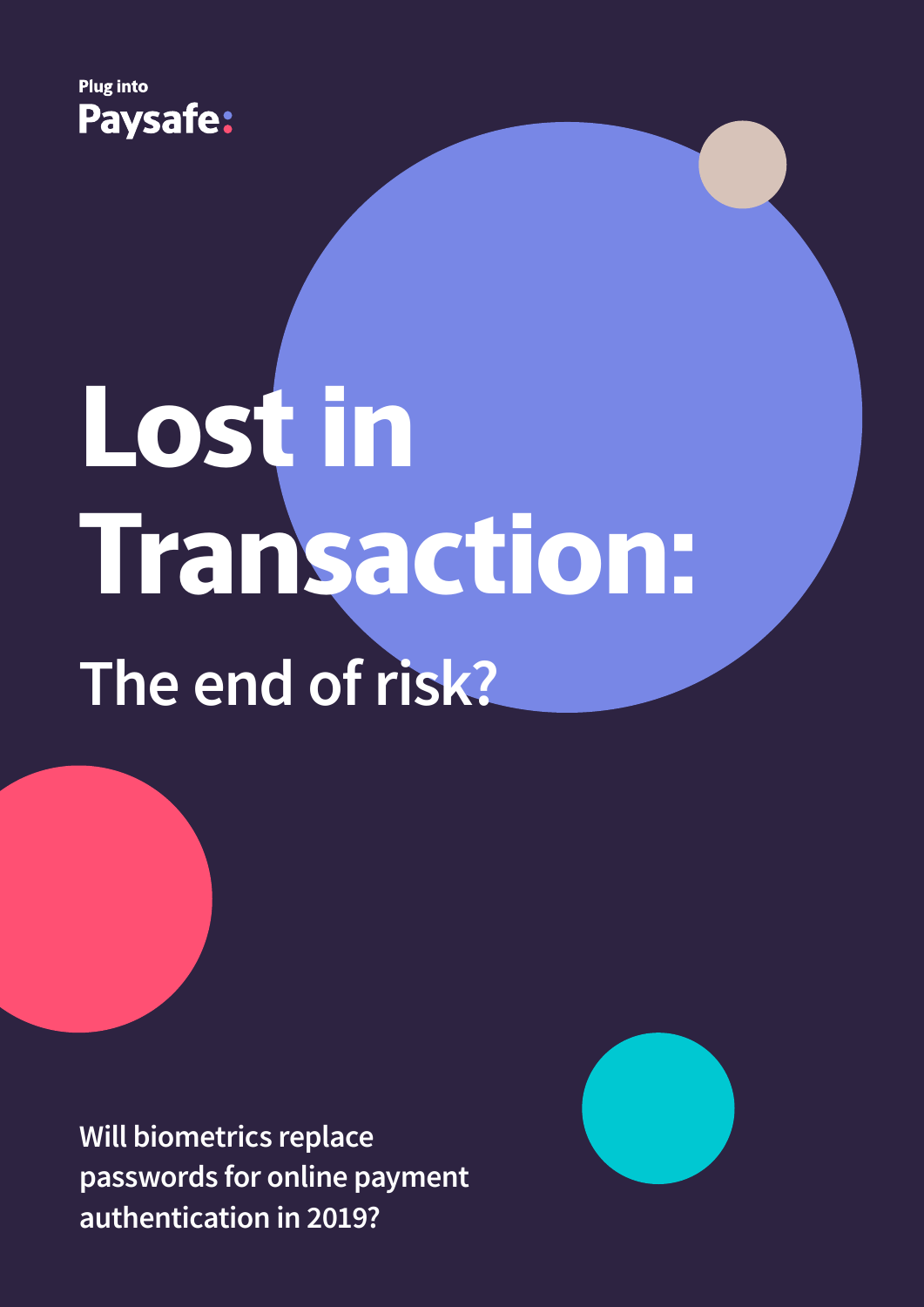## **Contents**

| <b>Executive summary</b>                                                                                  | $\overline{2}$ |
|-----------------------------------------------------------------------------------------------------------|----------------|
| Part one: Is biometrics the solution to convenience<br><b>vs security for online payments?</b>            | 5              |
| 3D Secure 2.0: A new standard in payment authentication                                                   | $\overline{7}$ |
| <b>Consumer appetite for biometrics</b>                                                                   | 9              |
| mCommerce and biometrics are already proving to be a natural fit                                          | 10             |
| <b>Biometrics as well as, but not instead of passwords</b>                                                | 13             |
| Part two: Voice-activated technology: the future of eCommerce?                                            | 22             |
| An issue of trust, particularly in Germany and Austria                                                    | 24             |
| A distinction between ordering and shopping<br>Gen Z: a vision of the future of voice-activated payments? | 27<br>31       |
| <b>Conclusion</b>                                                                                         | 33             |
|                                                                                                           |                |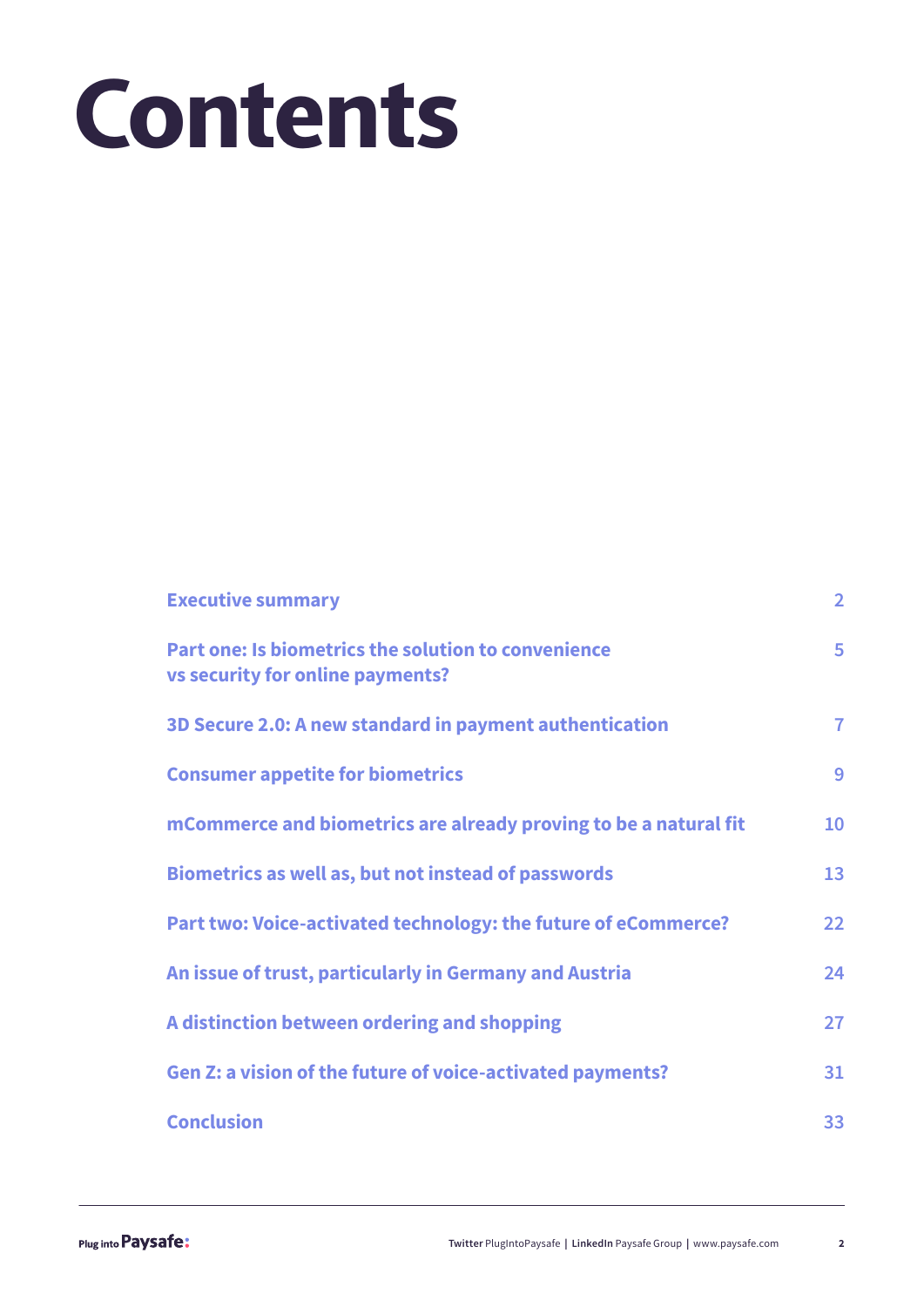### **Executive summary**

### **Part one: Is biometrics the solution to convenience vs security for online payments?**

#### **The growth of mCommerce is already driving biometric authentication**

48% of consumers have already authenticated a payment using some form of biometric authentication, rising to 54% in the UK. There is strong evidence to support the theory that this adoption is being driven by the growth of mobile commerce, and particularly by consumers under the age of 40.

The correlation between mCommerce and biometric identification is marked, with 18-24-year-olds (75% adoption of mCommerce; 69% adoption of biometrics) and 25-39-year-olds (79% adoption of mCommerce; 61% adoption of biometrics) being the greatest adopters in both areas.

#### **Consumers think biometric authentication is more convenient, but are still unwilling to move away from passwords**

When asked which authentication factor they felt most comfortable using, passwords were the most popular choice of consumers, ahead of biometrics and SMS code authentication. This choice was based on concerns about security, rather than convenience.

61% of consumers believe that using biometrics is a much quicker and more efficient way of paying for goods or services than traditional online payment methods, and 57% of consumers agree that being able to verify their payments using biometric technology will make shopping on their smartphone more convenient than traditional desktop eCommerce.

However, consumers are less aware of the security benefits of biometric authentication. Only 37% of consumers believe that biometrics are more secure than other verification methods and 66% of consumers said they would be worried if they were able to make purchases without being prompted for a password.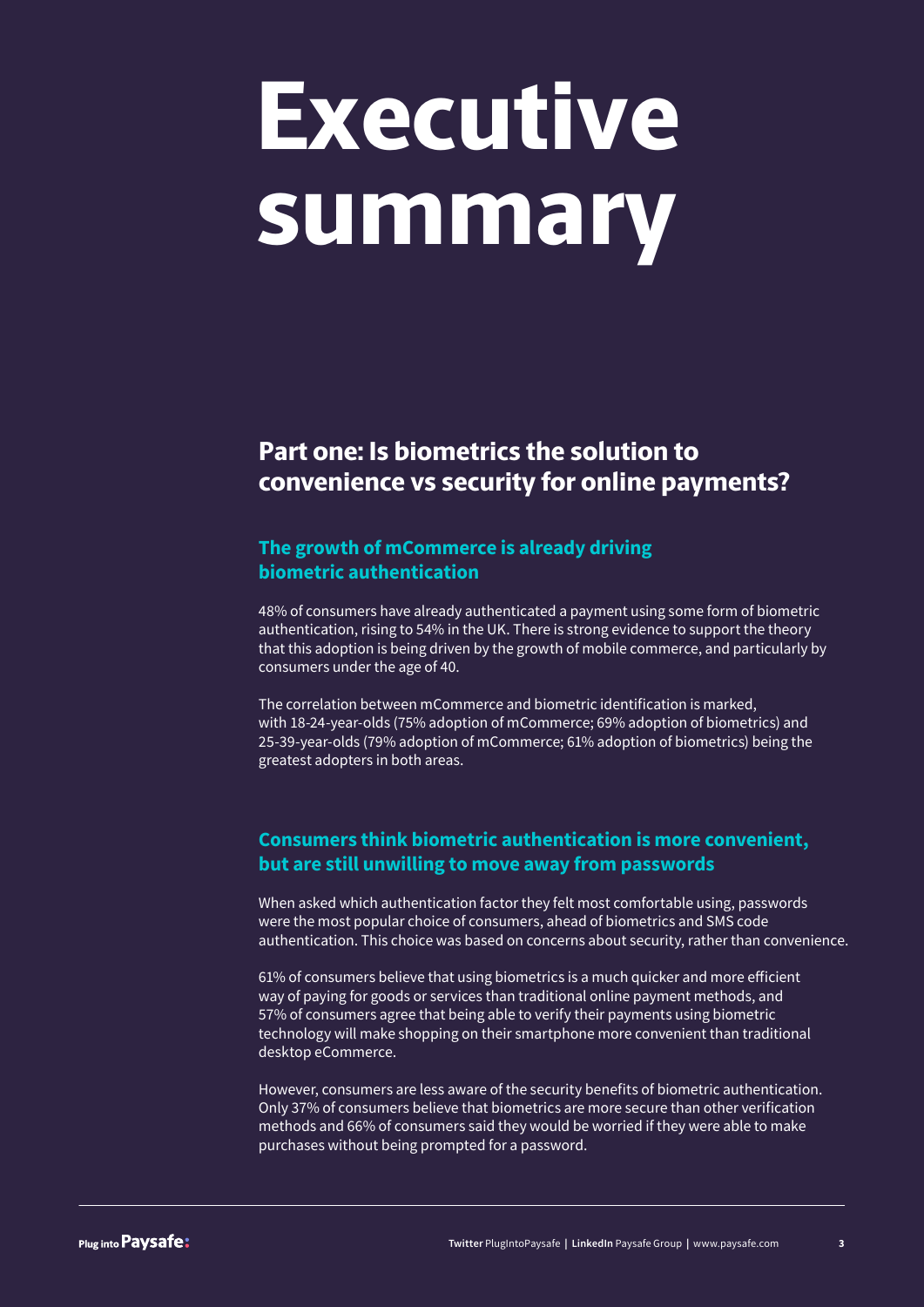### **Part two: Voice-activated technology: the future of eCommerce?**

#### **Consumers have strong concerns about the security of their financial data, which is preventing adoption**

53% of consumers believe that voice-activated payments are quicker and more convenient than traditional online payment methods, but only 37% feel comfortable that their financial details remained secure when making a payment via a Smart Home device.

Traditionally consumers in Germany and Austria are less prepared to accept risk when making payments online, and this is reflected in their willingness to make payments using voice-activated technology. Only 36% of German and Austrian consumers said they would use a Smart Home device to buy goods or service, whereas 50% of Bulgarian consumers said that they were comfortable making payments this way.

#### **Consumers are more comfortable re-ordering low value items and buying entertainment services than making high value or one-off purchases**

There is a clear distinction between consumer appetite for ordering and shopping. More consumers are prepared to order lunch (35%) or groceries (31%) from merchants that they shop with regularly, but fewer are prepared to make one-off purchases from stores they are less familiar with such as Christmas and birthday gifts (22%) or furniture (17%).

Consumers are also less willing to make high value purchases using voice-activated technology. Only 18% of consumers are currently prepared to book a holiday or pay for a flight using a Smart Home device.

33% of consumers will not consider using voice-activated technology for any type of payment.

#### **Generation Z is more willing to use voice-activated technology to make payments than any other age demographic**

When it comes to both Smart Home and Internet of Things enabled purchases, 18-24-year-olds appear much more willing to embrace voice-activated technology than older generations. More than half of consumers in this age bracket would sign up for a subscription service such as Netflix (52%) or make a one-off entertainment purchase (51%) using voice-activated technology, and 43% would be prepared to pay for groceries using voice command to their Smart Fridge. 39% of 18-24-year-olds would make payments using their voice through their car's entertainment system.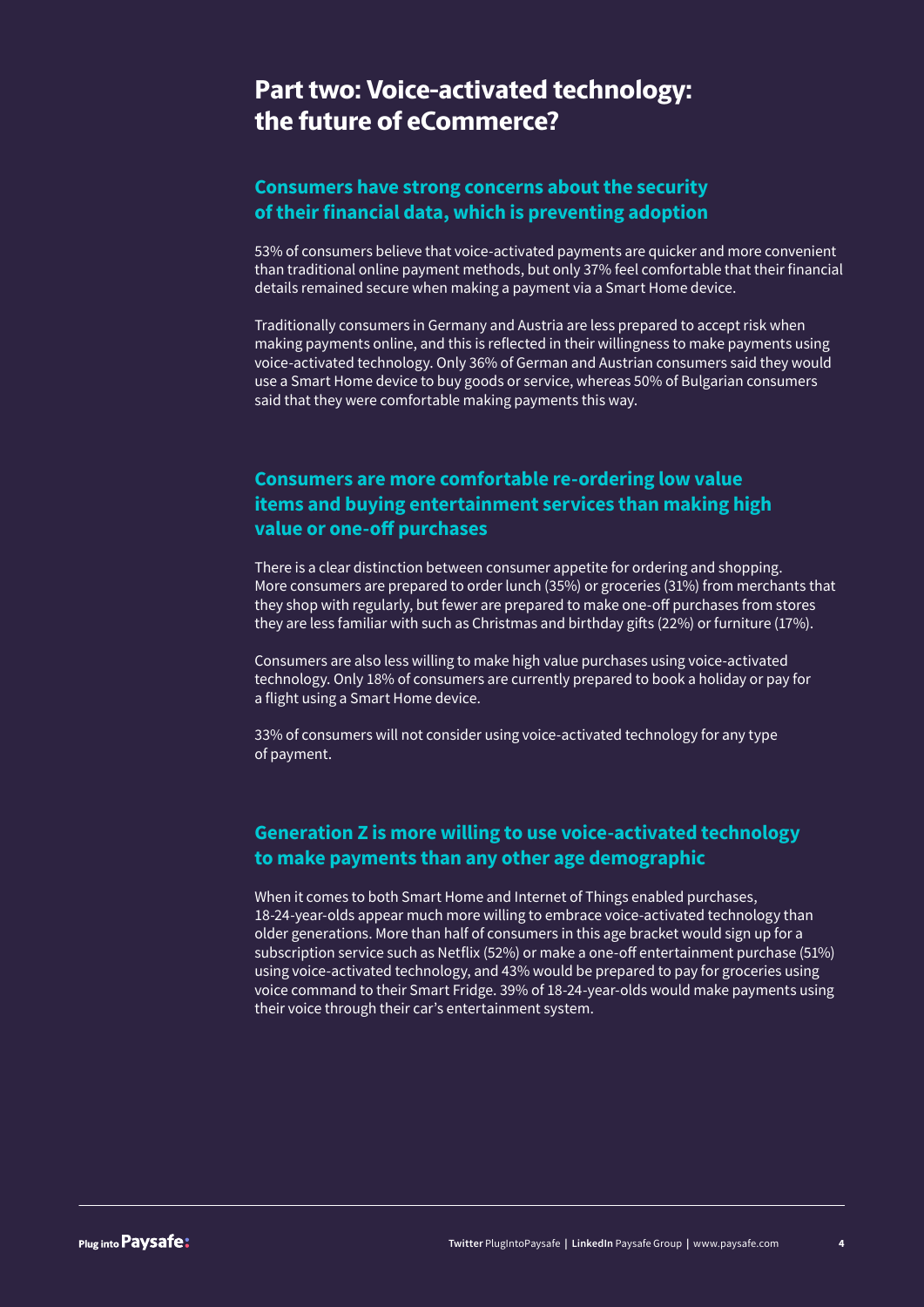

**Twitter Payments? Is biometrics the solution to convenience vs security for online**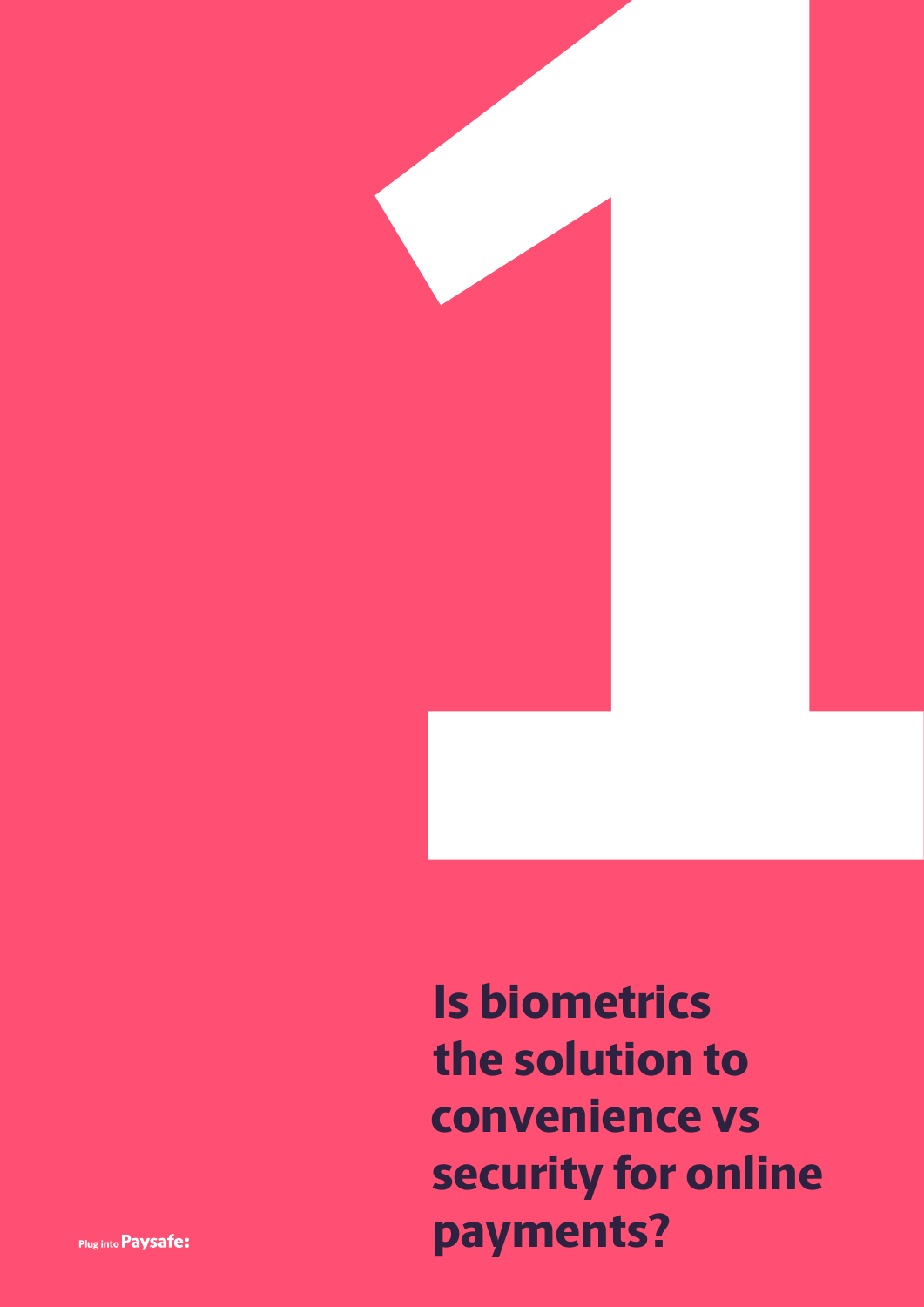One of the key themes in previous editions of our *Lost in Transaction* research series is the oftencompeting priorities for payments of security and convenience. This is because businesses consider it essential that they offer the smoothest experience for customers at the checkout in order to combat abandoned transactions, but at the same time are more concerned about online fraud than ever before.

There is a good reason for this. Following the introduction of EMV protocol, card-not-present (CNP) fraud now accounts for the majority of card fraud globally; for example, in 2018 CNP fraud accounted for 76% of all card fraud losses in the UK, up from 61% in 2009. The value of UK issued cards CNP fraud totalled £506m in 2018, a 24% rise on the previous year.

A LexisNexis report stated that CNP fraud in the US had increased by 107% between 2014 and 2017, and was 81% more prevalent than card present (CP) fraud at the end of that period.

41% of small and medium online businesses we surveyed for *Lost in Transaction: The Future of Payments for SMBs* stated that abandoned sales at the checkout posed a significant problem for their business, and at the same time 55% agreed that online fraud is an increasing problem.

It was therefore of little surprise that 70% of online businesses said that they struggled to find a balance between improving security processes whilst also making the online customer journey as quick and easy as possible.

And it isn't only businesses that are faced with this dilemma; competing priorities were also reflected in our last consumer research report *Lost in Transaction: Payment Trends 2018*. For consumers, the ease of making a transaction has a significant influence on an overall eCommerce experience, and a poor customer journey or a cumbersome payment authentication process may prevent them for completing a sale; yet consumers still value the security of their transactions above anything else.

59% of consumers stated that they were uncomfortable with entering their financial details to make a payment and 74% said that they preferred to use a payment method that they had already signed up for than entering their financial details into an unknown website.

**of online businesses struggle to find a balance between improving payment security and making the customer journey as quick and easy as possible.**

(Source: *Lost in Transaction: The Future of Payments for SMBs, 2018*)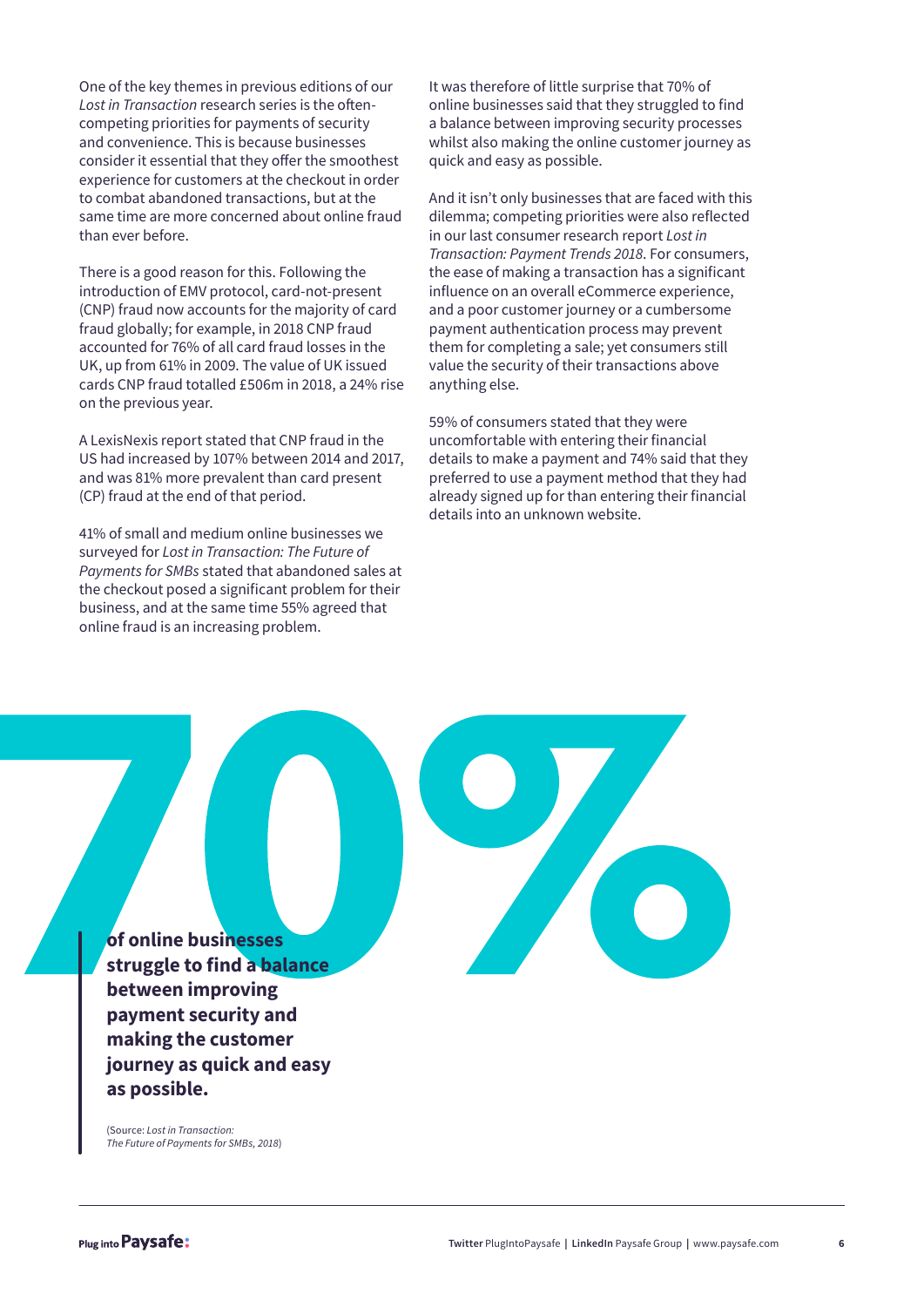# **3D Secure 2.0: A new standard in payment authentication**

So clearly a robust payment authentication process is imperative for both consumers and businesses. However, what is also clear is that the gap between customer expectations regarding the ease of using technology and the authentication process for making digital transactions has been widening for some considerable time. The evolution of eCommerce has developed at pace over the past two decades and authentication processes have not been able to keep up with innovation, meaning that today they are perceived as extremely outdated.

One of the major contributors to the perceived poor payments experience is 3D Secure 1.0, the EMVCo security standard that has been the authentication protocol for CNP payments since 1999.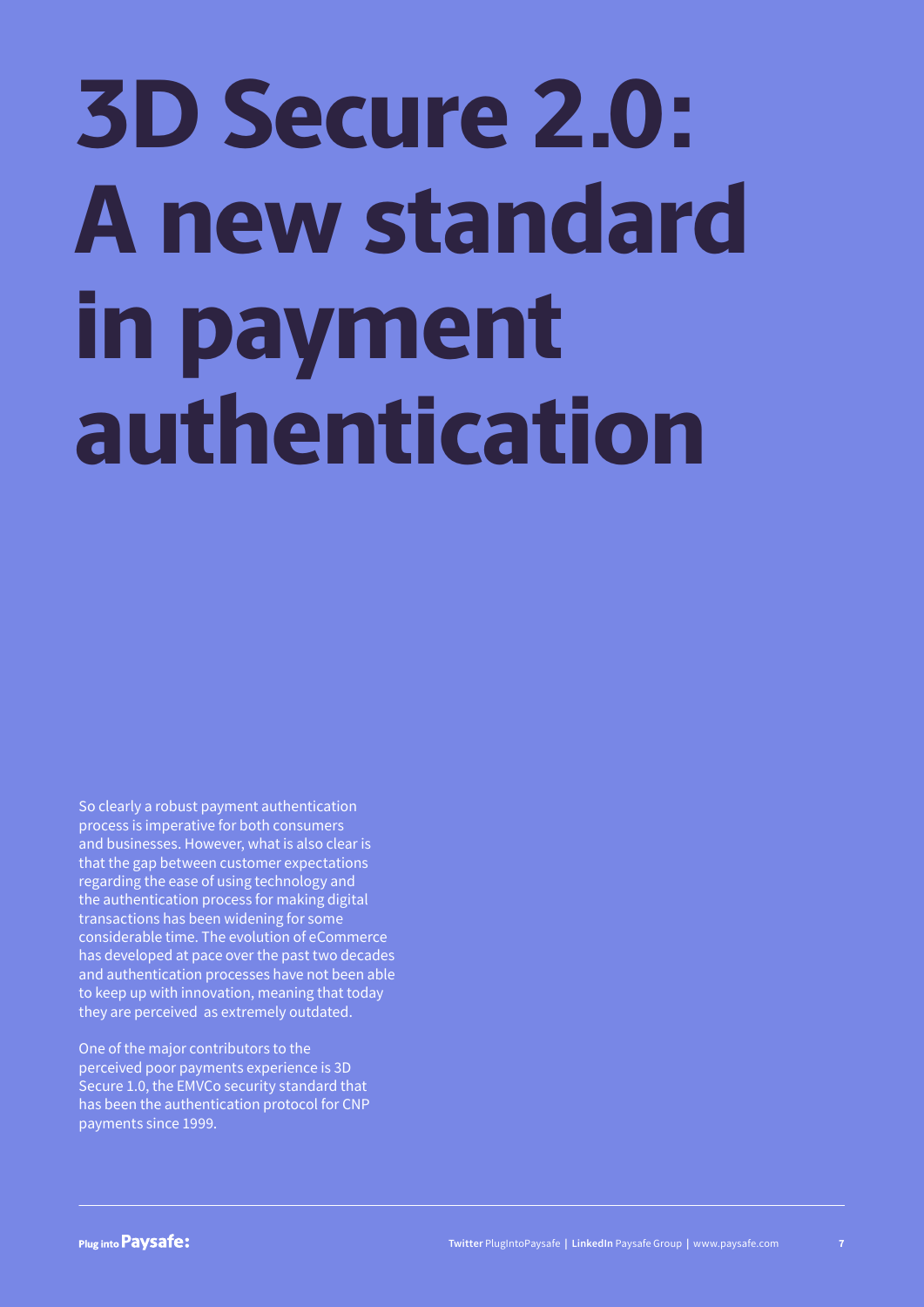3D Secure 1.0 has a poor reputation with much of the eCommerce community; it has been labelled the single greatest contributor to cart abandonment online due to the often labour-intensive payment authentication processes it mandates. This is particularly true for mCommerce, which was not a consideration when 3D Secure 1.0 was built but has rapidly become the preferred method of online shopping for many consumers today.

But from April 2019 the card schemes introduced new rules in Europe enforcing the adoption of 3D Secure 2.0, the new EMVCo security standard for compliance with the new Strong Customer Authentication (SCA) technical standards of the second Payment Services Directive (PSD2). Payment service providers are obliged to transfer all of their European partners to 3D Secure 2.0 by the SCA implementation deadline on September 14 2019, and the standard is expected to be rolled out beyond Europe in due course.

3D Secure 2.0 will make a visible difference for consumers when verifying payments. Firstly, it is predicted that as much as 95% of all transactions will not need to be manually authenticated due to the reduction in the volume of low risk and low value transactions needing to be verified, as well as a number of payment types either being exempt from or out of scope of the standard.

Secondly, the antiquated (and insecure) static password system of verification that is the primary source of consumer frustration when making a payment (and merchant frustration due to its role in driving up cart abandonment rates) will be replaced with authentication systems that are not only stronger but also are implemented with a better user experience in mind.

The new requirements introduce multi-factor authentication for both eCommerce and mCommerce. This means that, while passwords – a factor called "what you know" – are still acceptable, issuers can also implement other factors, such as "what you have" (for example a verification code sent via SMS) and "who you are" (fingerprints and other biometrics).

Implementing these last two factors facilitates the potential removal of passwords from authentication entirely, enhancing security while streamlining the payment process for consumers. This is an enormous benefit to merchants with mobile retail channels in particular; all consumers would need to do is scan their fingerprint on their own smart device to make a payment.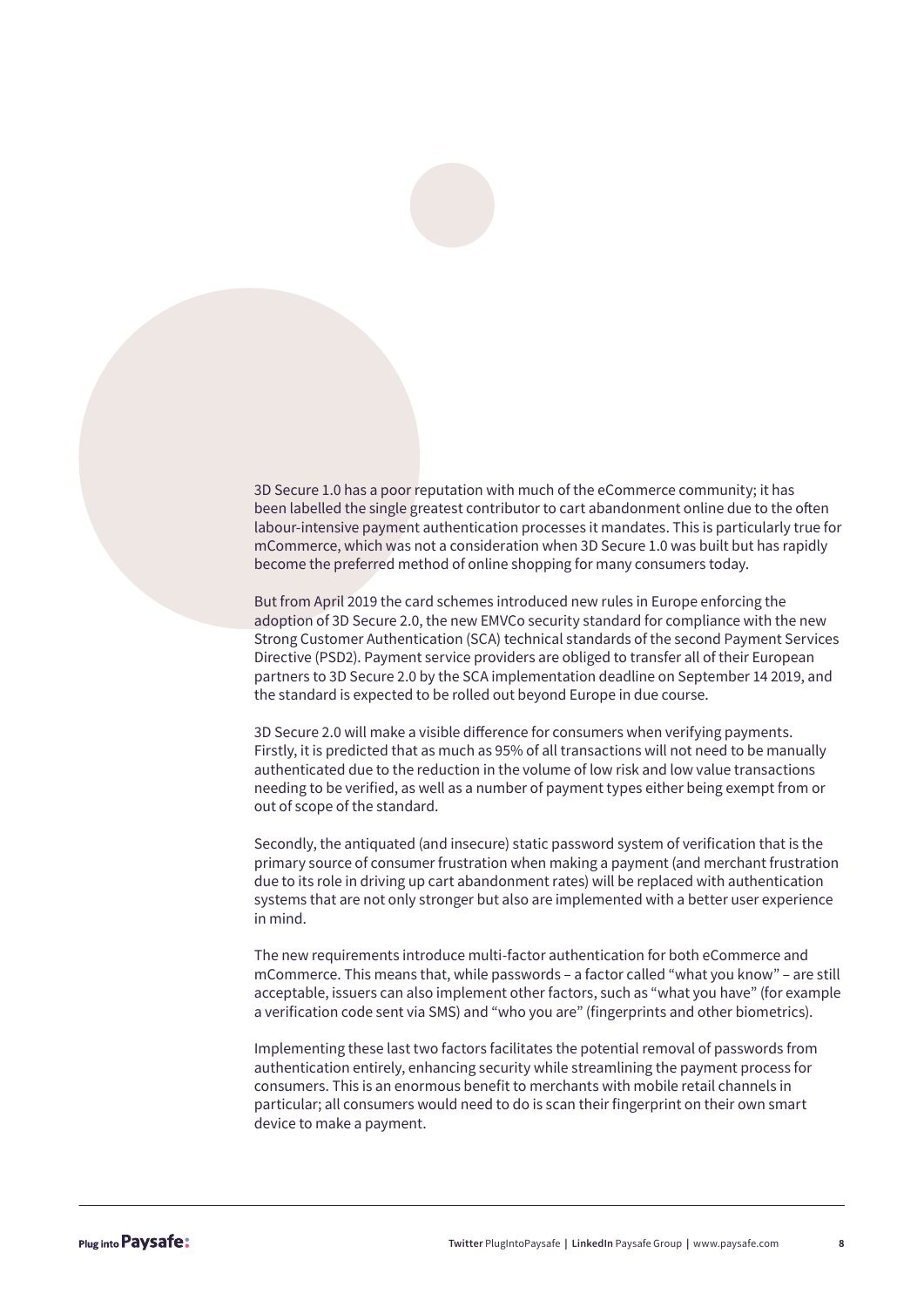**For this report we surveyed 6,000 consumers from the UK, Canada, the US, Germany, Austria, and Bulgaria to assess current consumer attitudes to biometric payment authentication as a replacement to the passwords that they are familiar with.**

## **Consumer appetite for biometrics**

But while this shift to place biometrics at the heart of CNP payment verification may appear to be a win-win in the battle to provide secure and convenient payments, ultimately consumer appetite to leave password-based authentication behind and embrace biometrics will determine its speed of adoption and ultimate success.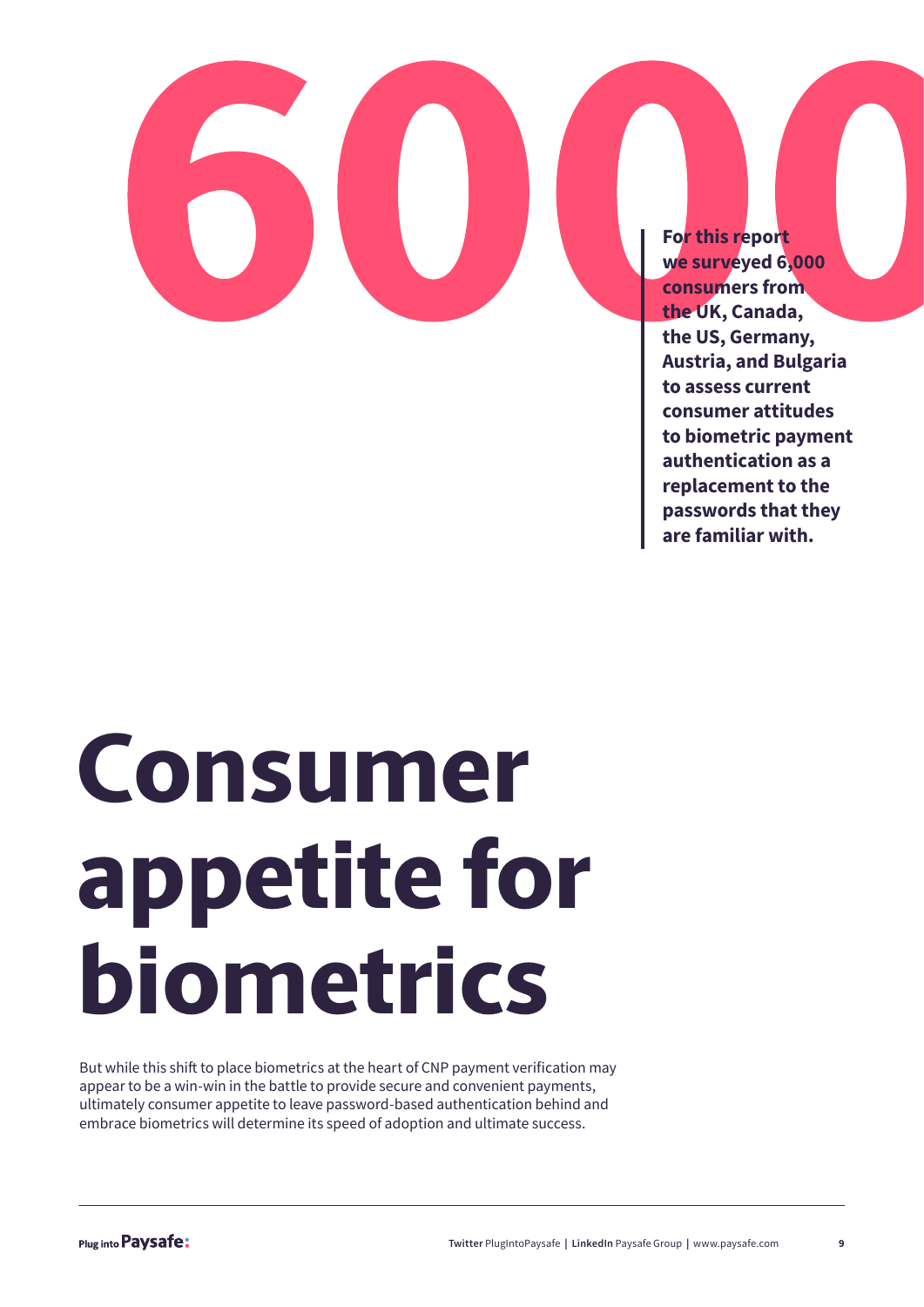### **mCommerce and biometrics are already proving to be a natural fit**



**Consumers under 40 lead the way when it comes to adoption of biometric authentication, driven by their familiarity with using their smartphones to pay.**

Although 3D Secure 2.0 is mandated for all eCommerce in Europe from September, the use of biometrics for payment authentication is already reasonably popular, especially with consumers under the age of 40. Overall, 48% of consumers have used biometric verification to make a payment online, with consumers in the UK (54%) leading the way in this area.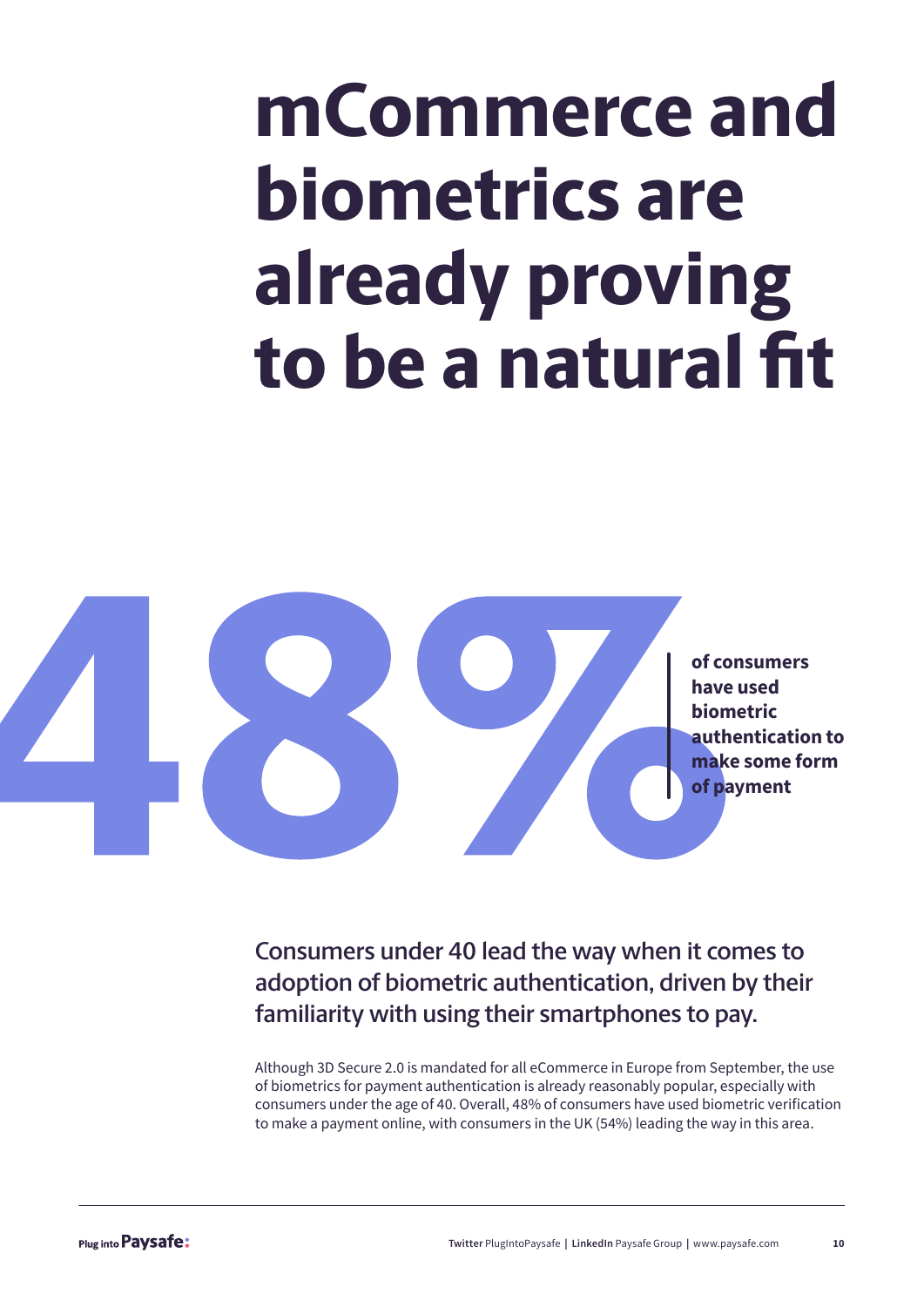Perhaps unsurprisingly, the current adoption rate of online payments using biometrics is highest for 18-24-year-olds (69%). This demographic is comprised of mobile natives with the disposable income to conduct a reasonable amount of online shopping.

The adoption rate also exceeds 60% for consumers in the 25-39 age bracket (61%) and for 16-17-year-olds (60%), and then falls significantly for every age group over 40. Thirty six percent of 40-54-year-olds have used biometrics to verify online payments, falling further to 21% of 55-64-year-olds and finally 10% of over 65-year-olds.

### **Question: Do you use any of the following to confirm your identity when you are purchasing goods and/or services online?**



One interpretation of this data is that younger consumers are intrinsically more comfortable with the concept of sharing their biometric data and the validity of biometric authentication when making payments. However, what is more likely is that their stronger propensity to shop using their smart devices is exposing the benefits of biometric authentication to these groups.

This hypothesis is borne out by the correlation between use of biometrics for payment authentication and the percentage of consumers that shop using their smartphone. Three quarters of 18-24-year-olds (75%) and a higher percentage of 25-39-year-olds (79%) shop online using their smartphone, followed by 62% of 16-17-year-olds. This figure falls to 54% of 40-54-year-olds, 31% of 55-64-year-olds, and 23% of over 65s.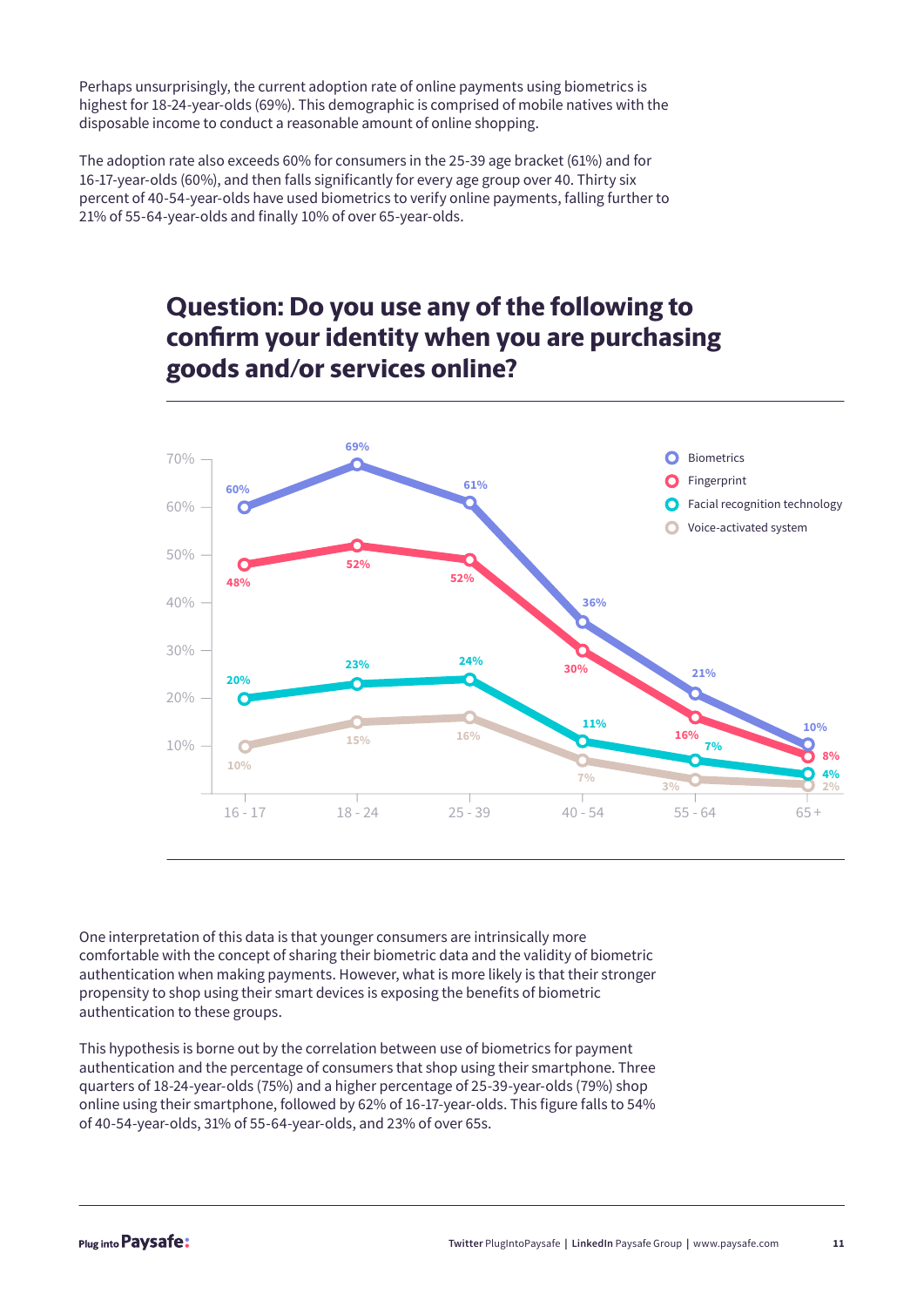

#### **Question: What technology do you use to shop online?**

In addition, when comparing different methods of biometric authentication, a consistent pattern emerges across every age group of consumers. Fingerprint technology is the most familiar method of biometric authentication (38%), followed by facial recognition technology (17%).

Adoption of voice-activated authentication (11%) is significantly lower than both fingerprint and facial recognition technology. This reflects the gap between the percentage of consumers that currently make online payments using a smartphone and the percentage that make payments on a Smart Home device.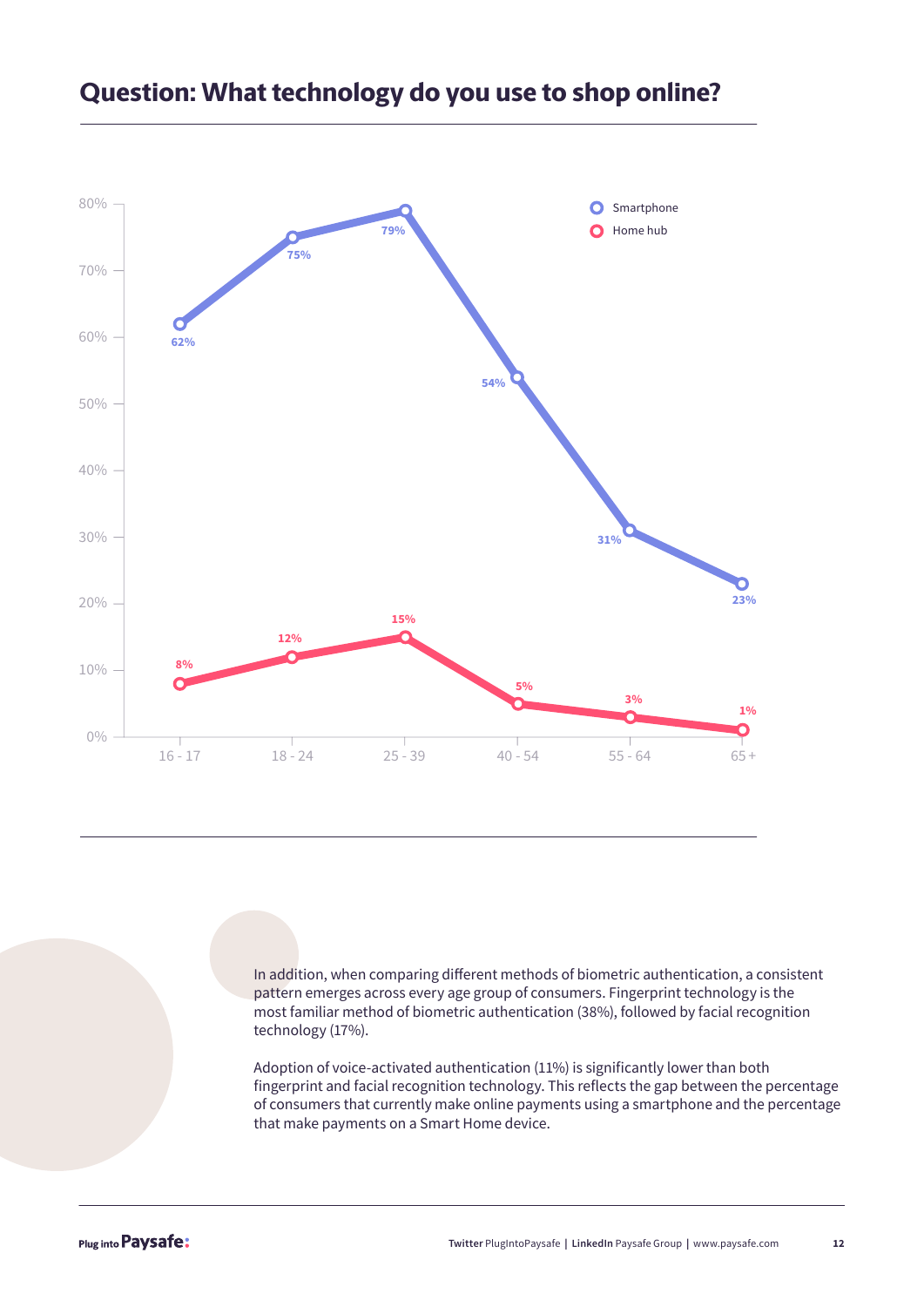# **Biometrics as well as, but not instead of passwords**

**Consumers are yet to be convinced of the security benefits of replacing passwords with biometric authentication, and this may hinder adoption, even if they make payments more convenient.**

> The introduction of a two-of-three factor authentication process is intended to limit the need for passwords and promote more frictionless verification methods. However, our data suggests that establishing enough consumer trust to move away from a password-centric authentication will be a drawn-out process for payment services providers and online businesses. Passwords will remain the security preference of consumers in the short-tomedium term; biometrics will only serve as a supplementary layer to consumers' payments security habits.

> When consumers were asked which two authentication factors they would feel most comfortable using when making a payment, a password (what you know) was the overwhelmingly the most popular choice with consumers from every country surveyed. Over four out of every five consumers (81%) remain most convinced by entering a password or pin. 69% selected biometrics (what you are) as a preferred authentication method, and 50% said that they felt comfortable confirming a payment via a mobile device message (what you have).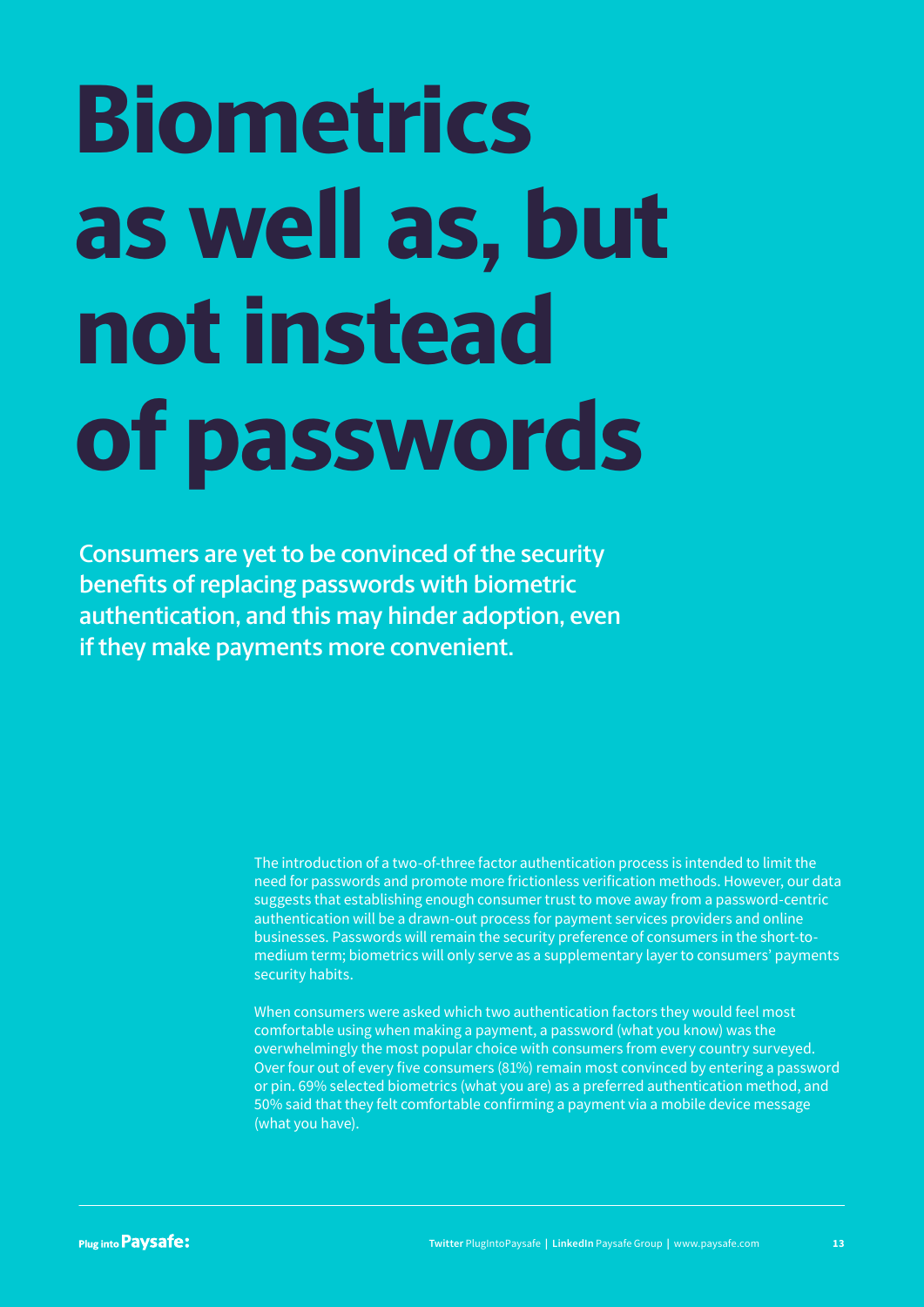**Question: A new regulation is being introduced to reduce fraud and make online payments more secure. Which TWO of these security measures would you feel most comfortable using?**



This reluctance to move away from passwords isn't because consumers don't appreciate the convenience that biometrics brings to the checkout. 61% of consumers agreed that using biometrics is a much quicker and more efficient way of paying for goods or services, and 57% agreed that being able to verify a payment using biometric technology would make shopping on their smartphone more convenient than traditional desktop eCommerce. 65% agreed that automated payments would mean less time at the checkout which would make the shopping experience more enjoyable.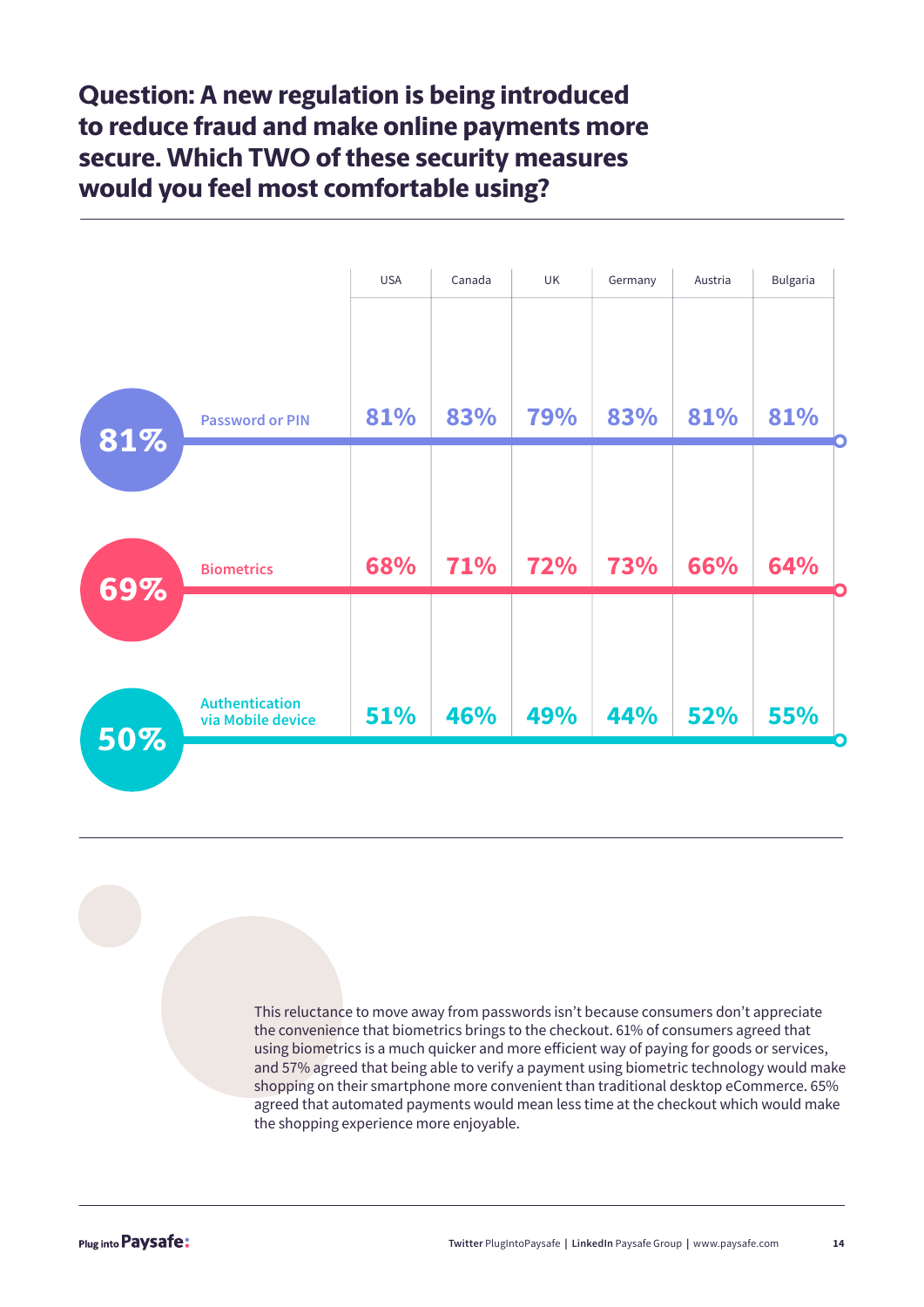# **61%**

of consumers agree that using biometrics is a much quicker and more efficient way of paying for goods or services than traditional online payment methods

of consumers agree that being able to verify a payment using biometric technology will make shopping on their smartphone more convenient than traditional desktop eCommerce

**57%**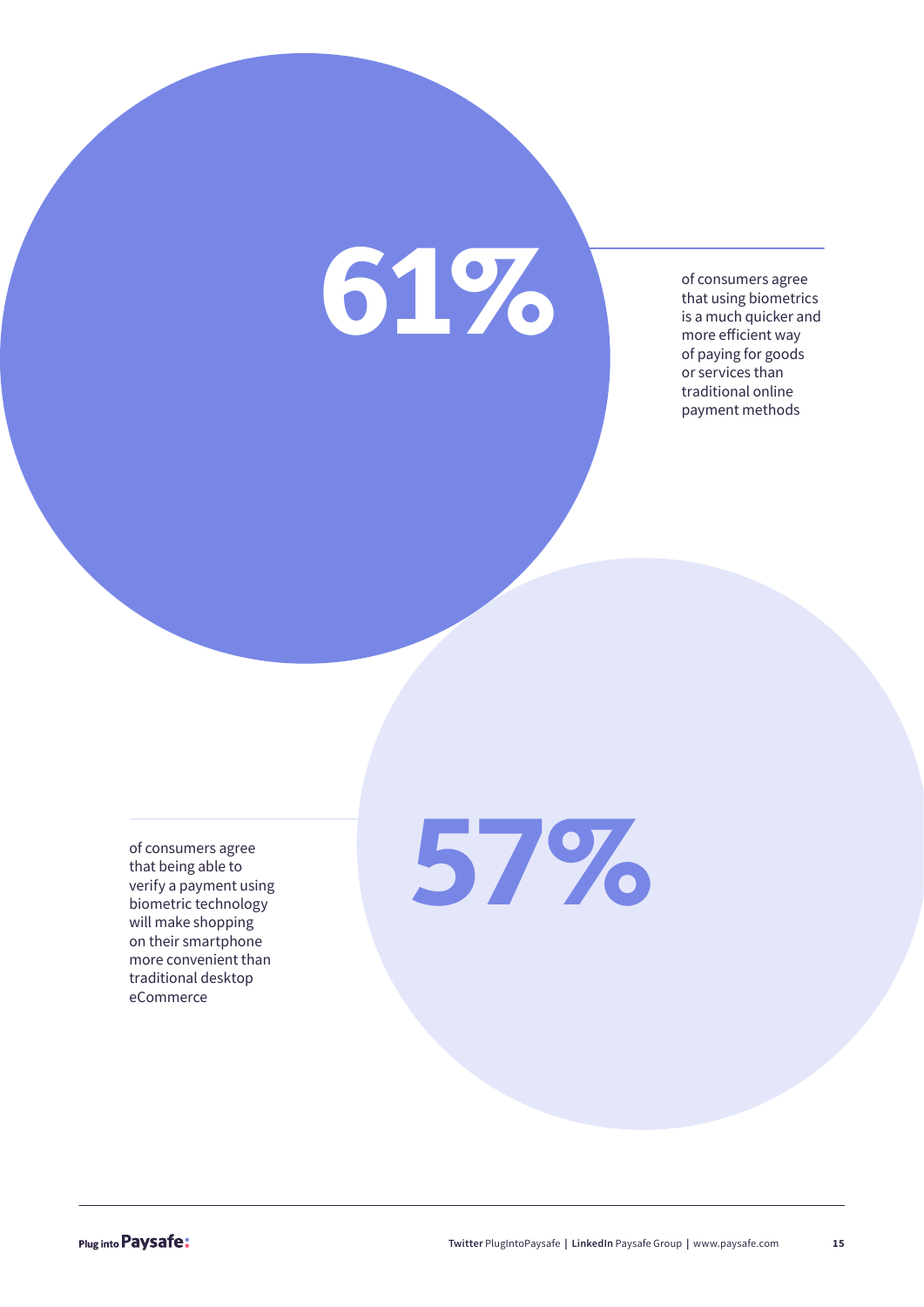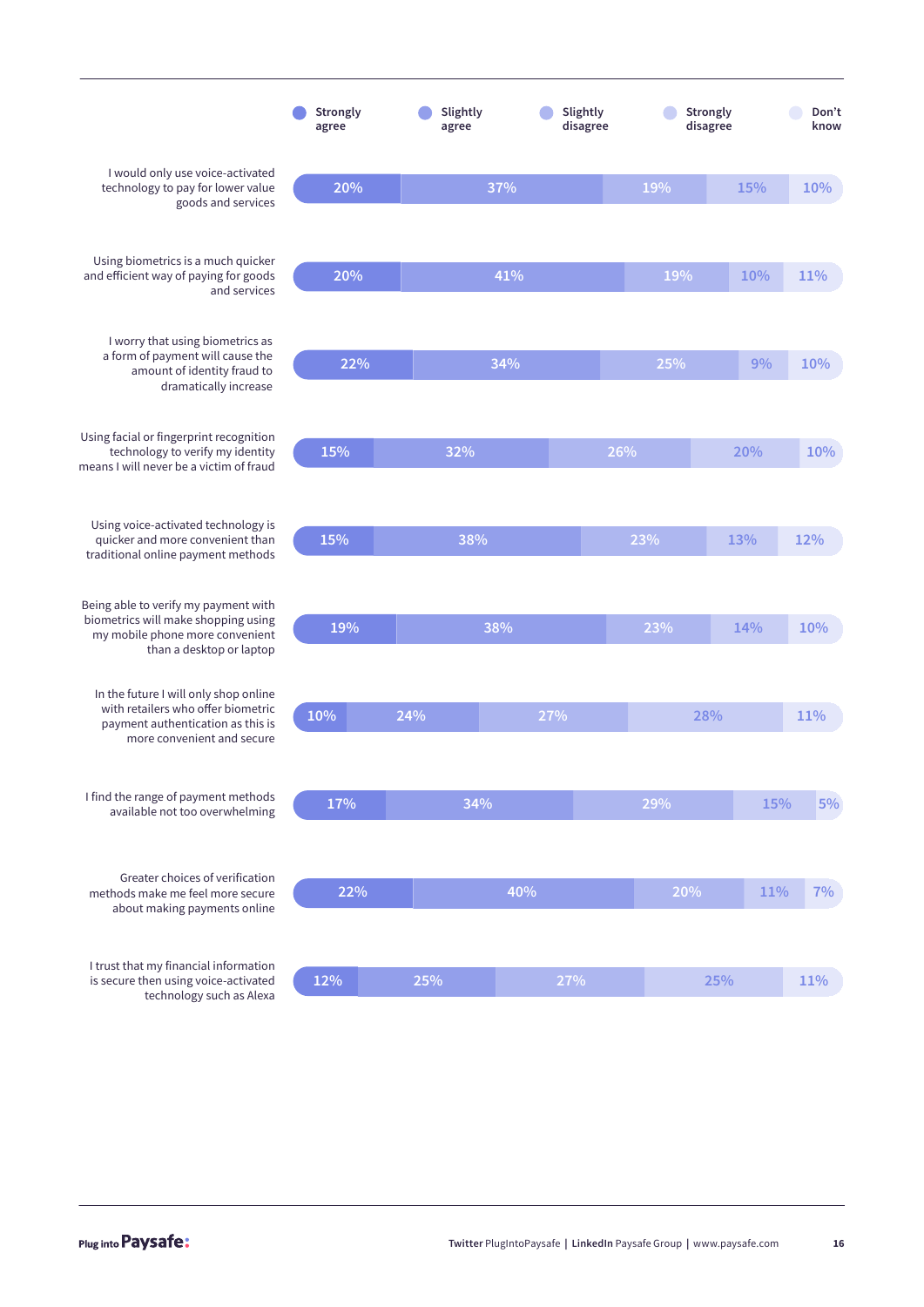This sentiment was echoed when consumers were asked to identify the potential benefits of biometric payments. More consumers identified speed (44%) and convenience (44%) as a benefit for authenticating online payments.

And consumers do appreciate having more authentication options available to them. 62% of consumers agree that a greater choice of verification methods make them feel more secure about making a payment online.

However, despite seemingly appreciating the convenience benefits of biometric payment authentication, consumers appear resilient in their refusal to abandon passwords, due to a perceived compromise in security.

### **Question: What do you see as the benefits of using biometrics to confirm payments for goods and services online?**

| It's quicker                                                       |     | 44% |
|--------------------------------------------------------------------|-----|-----|
| It's more convenient than having to input passwords                |     | 44% |
| It's more secure than other verification methods                   |     | 37% |
| I wouldn't need my phone or other security device                  | 25% |     |
| I'm not good at remembering passwords                              | 23% |     |
| Will allow me to make purchases<br>while doing other things<br>15% |     |     |
| None of these                                                      | 16% |     |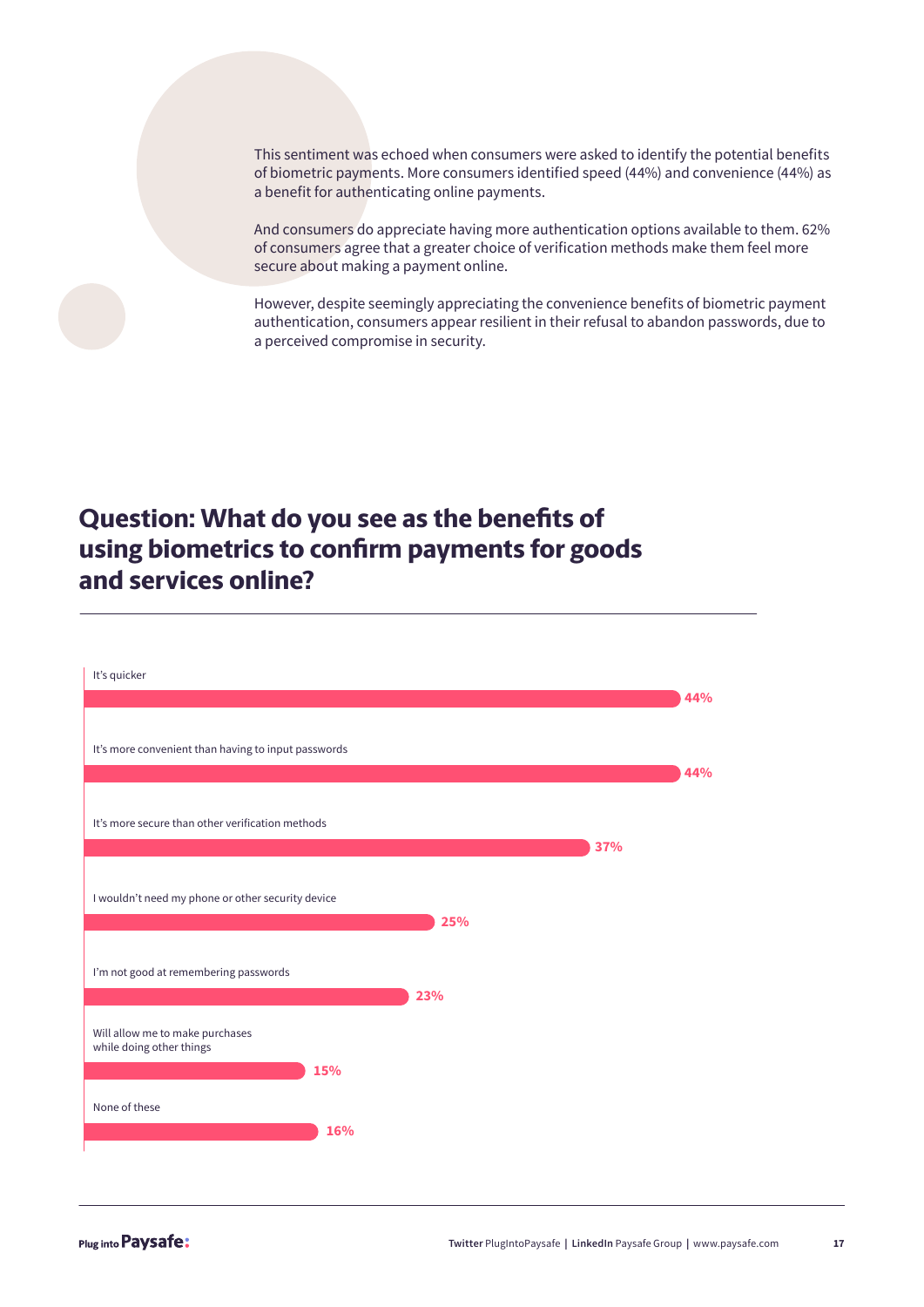Two thirds (66%) of consumers said that they would be worried if they were able to buy goods or services without being prompted for a password. Only 37% of consumers identified a potential security benefit of biometric payments, and 56% said that using biometrics as a form of payment authentication would lead to a dramatic increase in identity fraud.

Consumers who stated that they wouldn't use biometrics for verifying payments, even in conjunction with passwords, confirmed this theory.



When asked why they would not feel comfortable using biometrics as a method of payment authentication, a lack of trust was identified as the primary reason consumers wished to avoid them. 45% of those consumers stated that they don't want companies having access to their personal biometric details, and 35% said that they didn't know enough about biometrics to trust them. 31% were concerned that their fingerprint could easily be cloned and used to commit fraud, and 28% said that it just didn't seem safe.

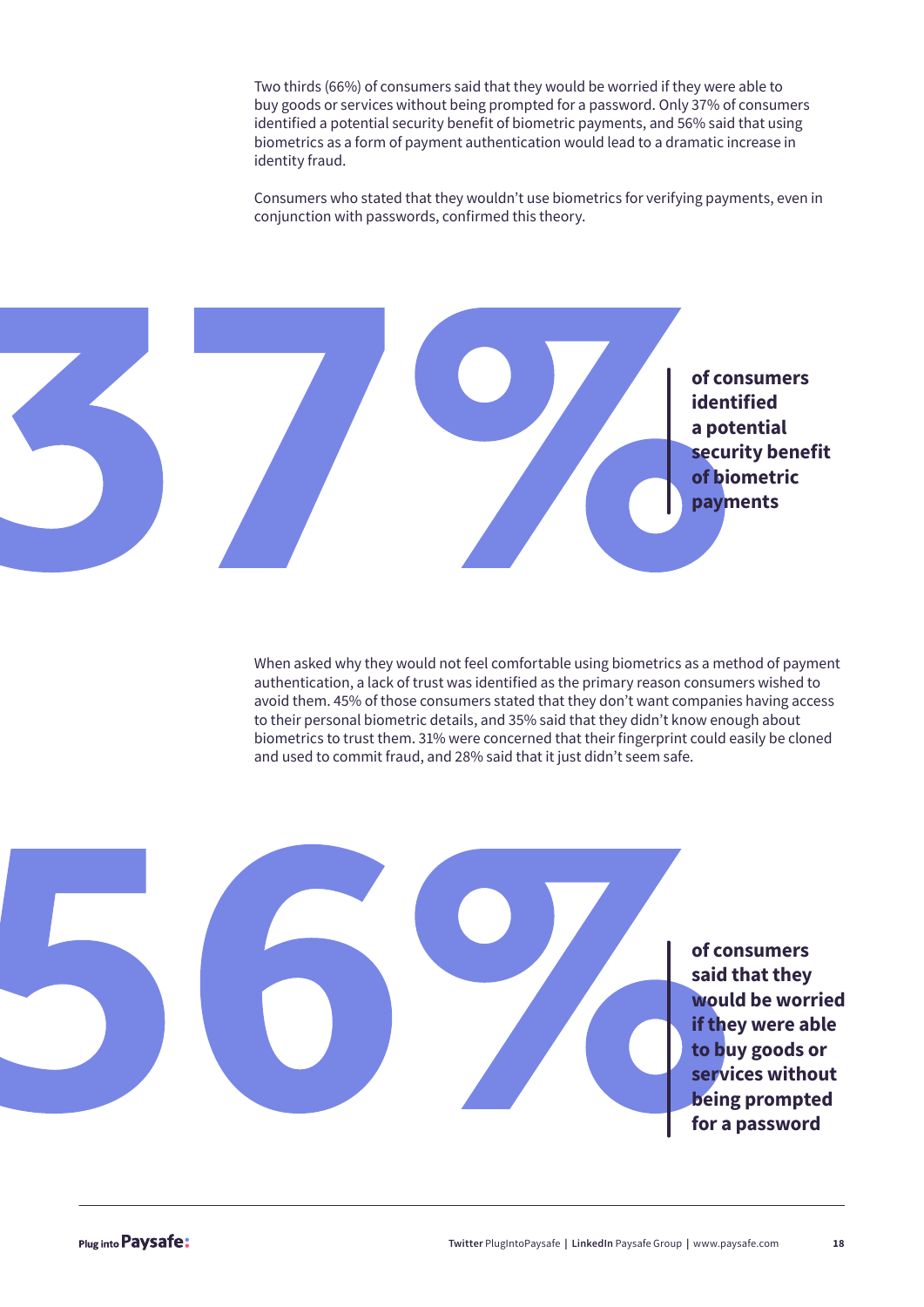### **Question: Why would you not feel as comfortable using biometric data such as your voice or fingerprint to authorise payments for goods and services online?**

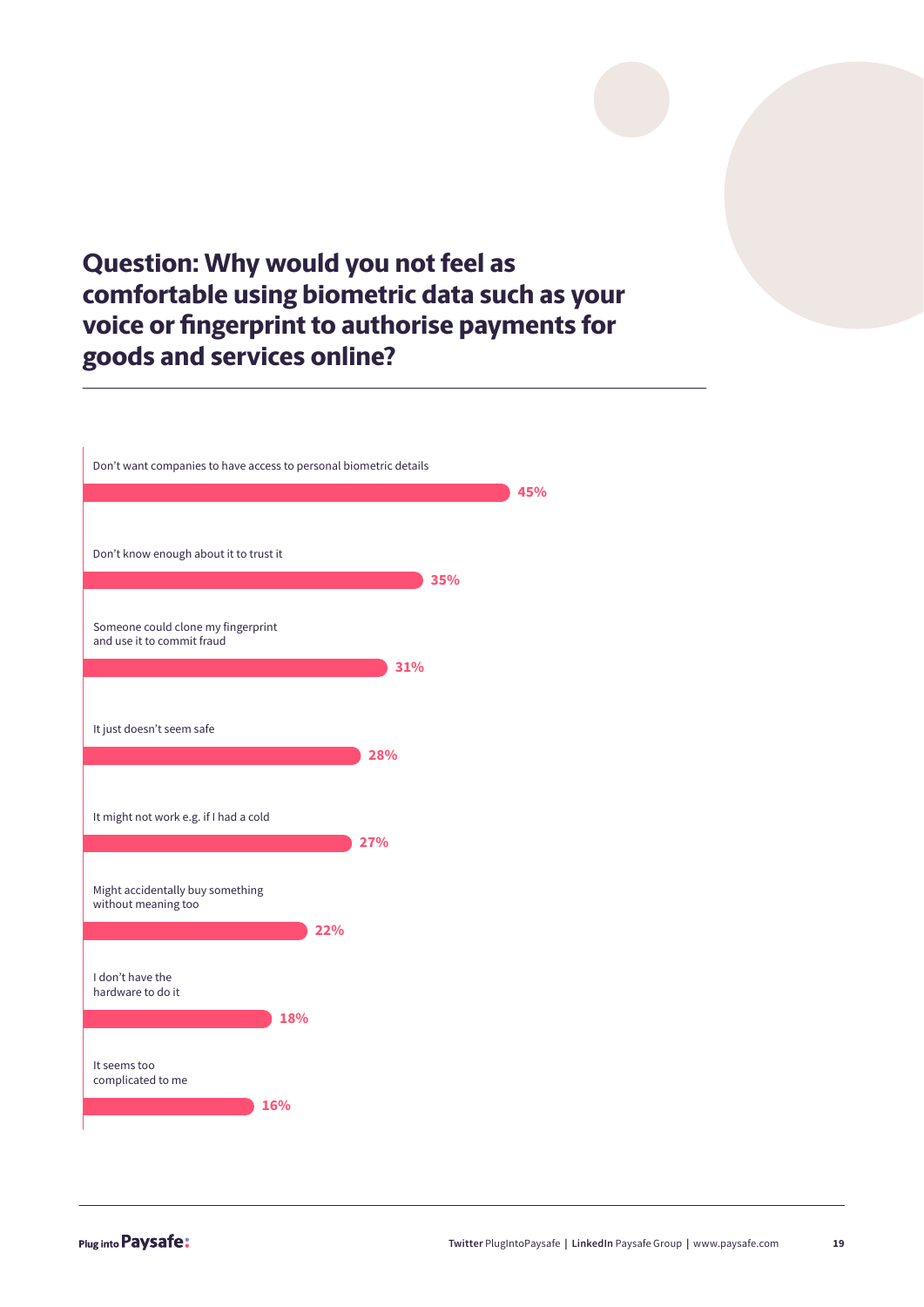### **Question: A new regulation is being introduced to reduce fraud and make online payments more secure. Which TWO of these security measures would you feel most comfortable using?**



One significant difference the research revealed was in the attitudes towards passwords and biometric verification of different age demographics. The percentage of each demographic under the age of 40 that was in favour of entering passwords was 80% or under, with 25-39-year-olds (77%) being the lowest. In contrast, consumers aged 55-64 (87%) and over the age of 65 (91%) were overwhelmingly those most in favour of password authentication.

There was also greater preference of biometric authentication by younger generations, led by 16-17-year-olds (75%). Only 63% of 16-17-year-olds said that being able to make a payment for goods or services without being prompted for a password would concern them, compared to 71% of consumers over the age of over 65s.

For payments service providers and online businesses, particularly those that have a mobile first strategy or are planning to do so, overcoming this hurdle is critical to providing the optimum customer journey at the checkout.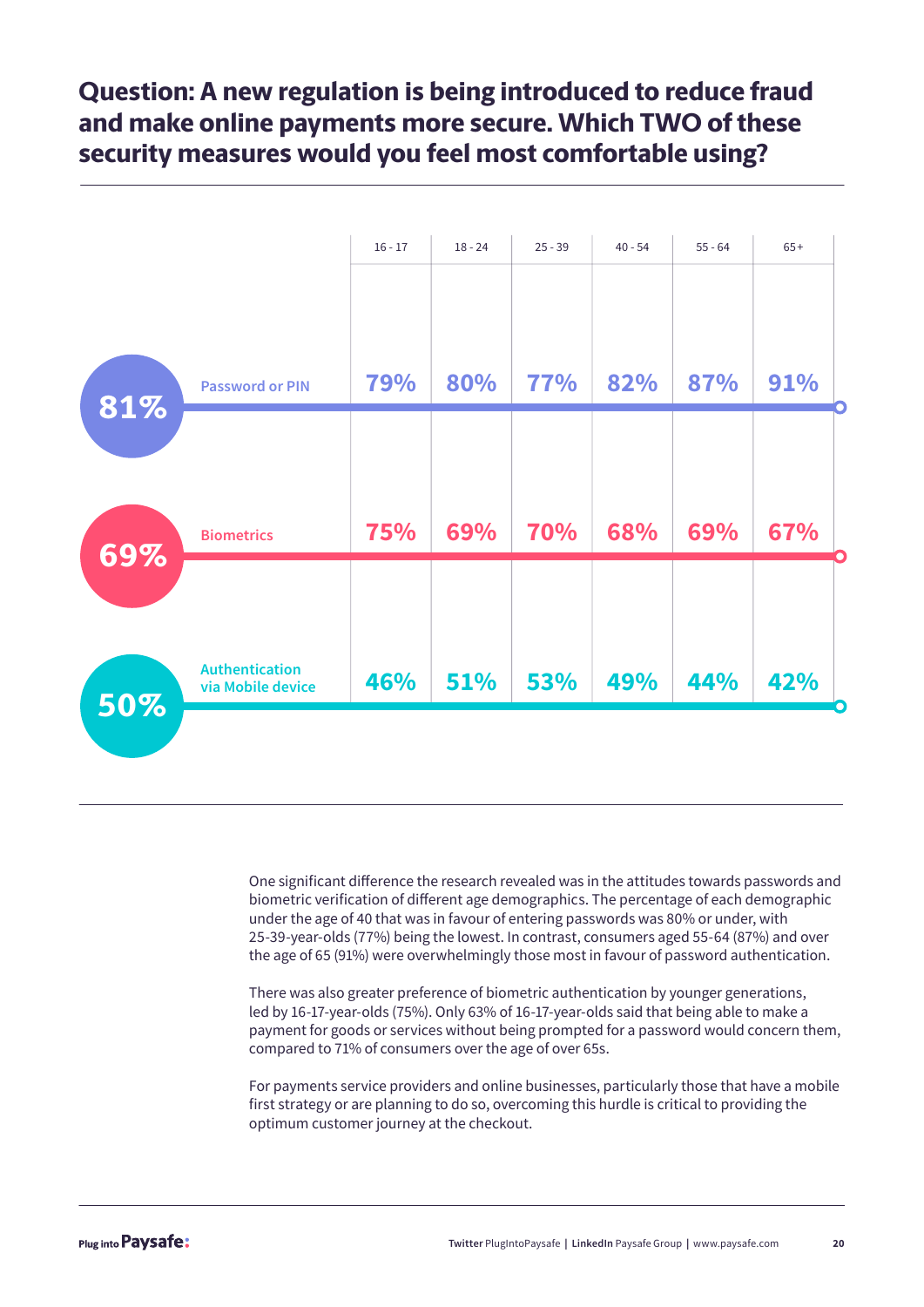Adoption of biometric verification will accelerate as consumers become more familiar with the technology, but this research strongly suggests that consumers are not ready to put their trust in them entirely at this point. Despite the friction passwords generate in the payments process they still appear engrained in the minds of consumers as the most effective means of keeping their financial details secure; removing passwords from the authentication process for the purpose of providing a better experience isn't a trade-off that they are prepared to make yet. They also are also sceptical about sharing their personal biometric details for fear this data could be illegally shared or copied.

Consumers have been conditioned by hearing for decades that passwords are the most reliable way of keeping their financial data safe; unlearning that mantra is going to take time, especially for consumers that have been making online payments using passwords for 20 years or more. Initially, therefore, it is not beyond the realms of possibility that cart abandonment will increase if passwords are removed entirely from payment authentication, despite the consumer experience being improved.

As 3D Secure 2.0 continues to be rolled out throughout 2019 and beyond, the increased familiarity consumers will have with verifying their mCommerce payments using fingerprint and facial recognition technology will no doubt shift the perception that biometrics don't offer the same protection as passwords. But the speed of adoption may be dependent on educating consumers about the security benefits of biometric technology, as there is currently a distinct lack of appreciation. Until this is achieved biometrics only ever be considered a supplementary authentication layer to passwords, rather than their replacement.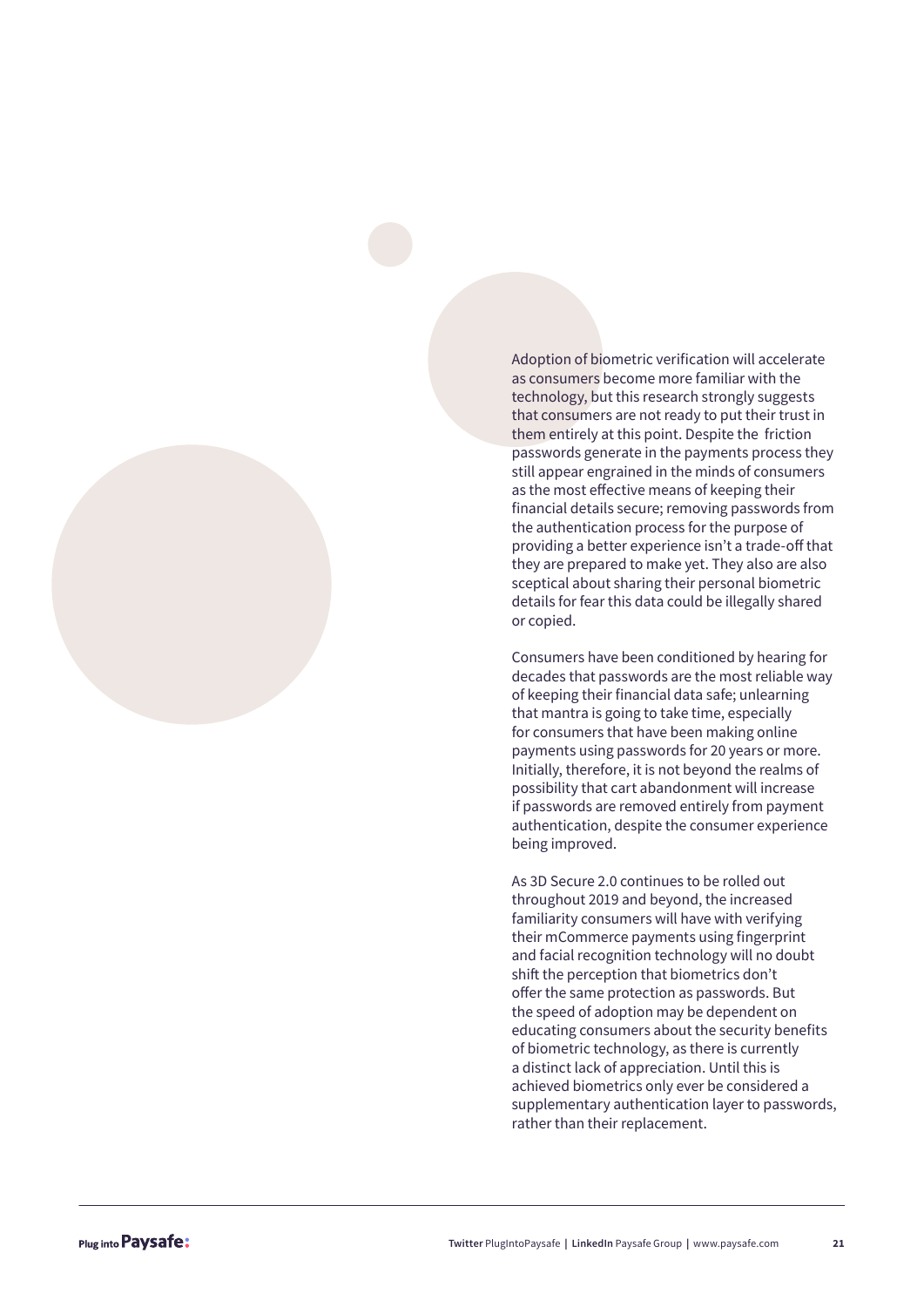

### **Voice-activated technology: the future of eCommerce?**

Plug into Paysafe: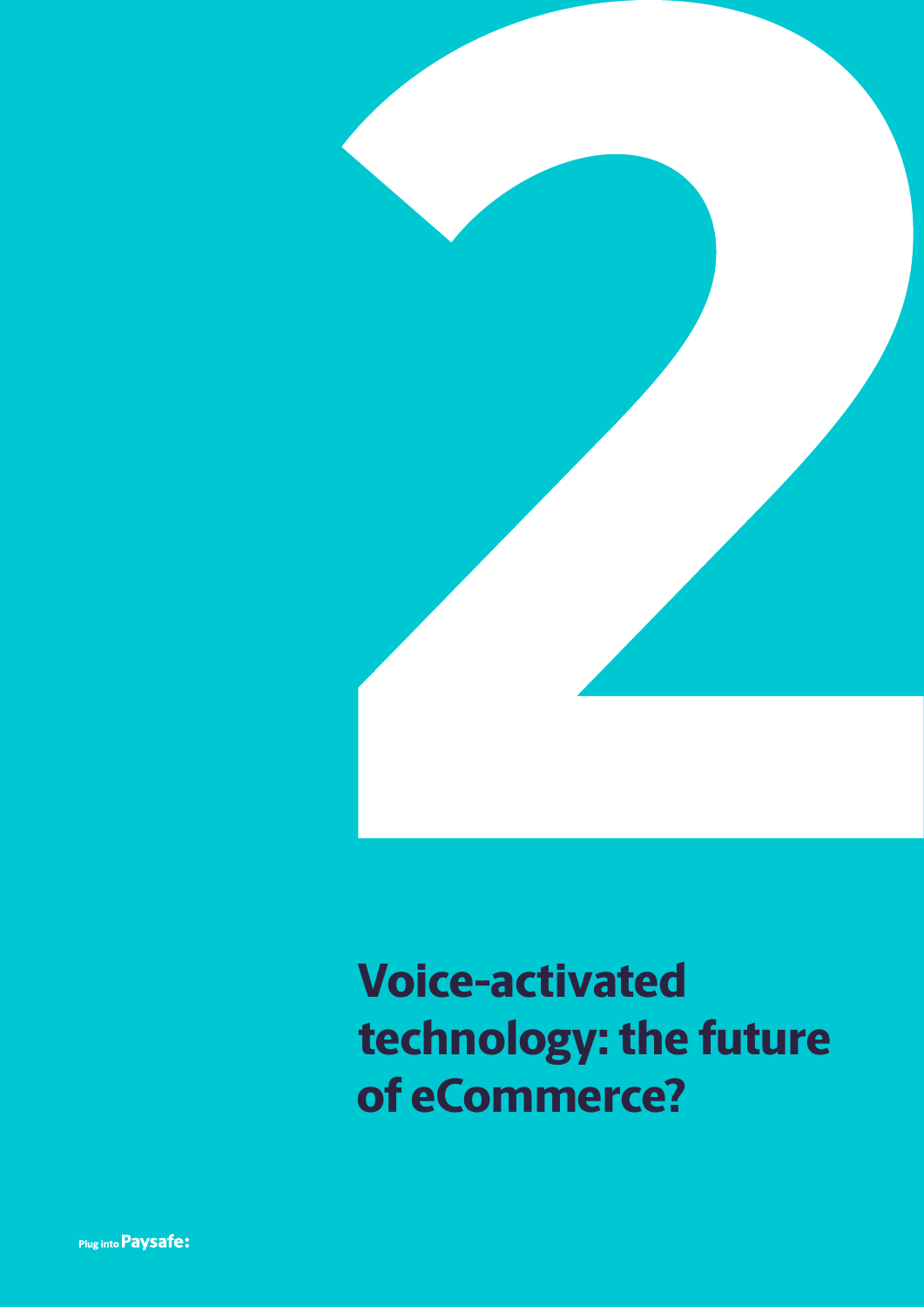A second area where biometrics is beginning to influence online payments is voice-activated technology.

100 million users worldwide now have some form of voice-activated Smart Home technology such as Google Home or Amazon Alexa, meaning that consumers are adopting the hardware that will enable them to shop online, pay bills, and make person-to-person transactions using voice command alone.

Also now available in the market is Internet of Things (IoT) enabled technology such as smart televisions and fridges, which have the potential to push this trend even further.

But with these technologies still new to consumers, and as password authentication is still very much the central pillar to financial data security for the majority of consumers, current appetite for these new methods of online commerce are debatable.

Consumers were asked whether they do already feel comfortable using this technology to make payments online, and if so which types of goods and services are they happy to purchase this way. We also asked which smart devices consumers felt most comfortable using to make online purchases.

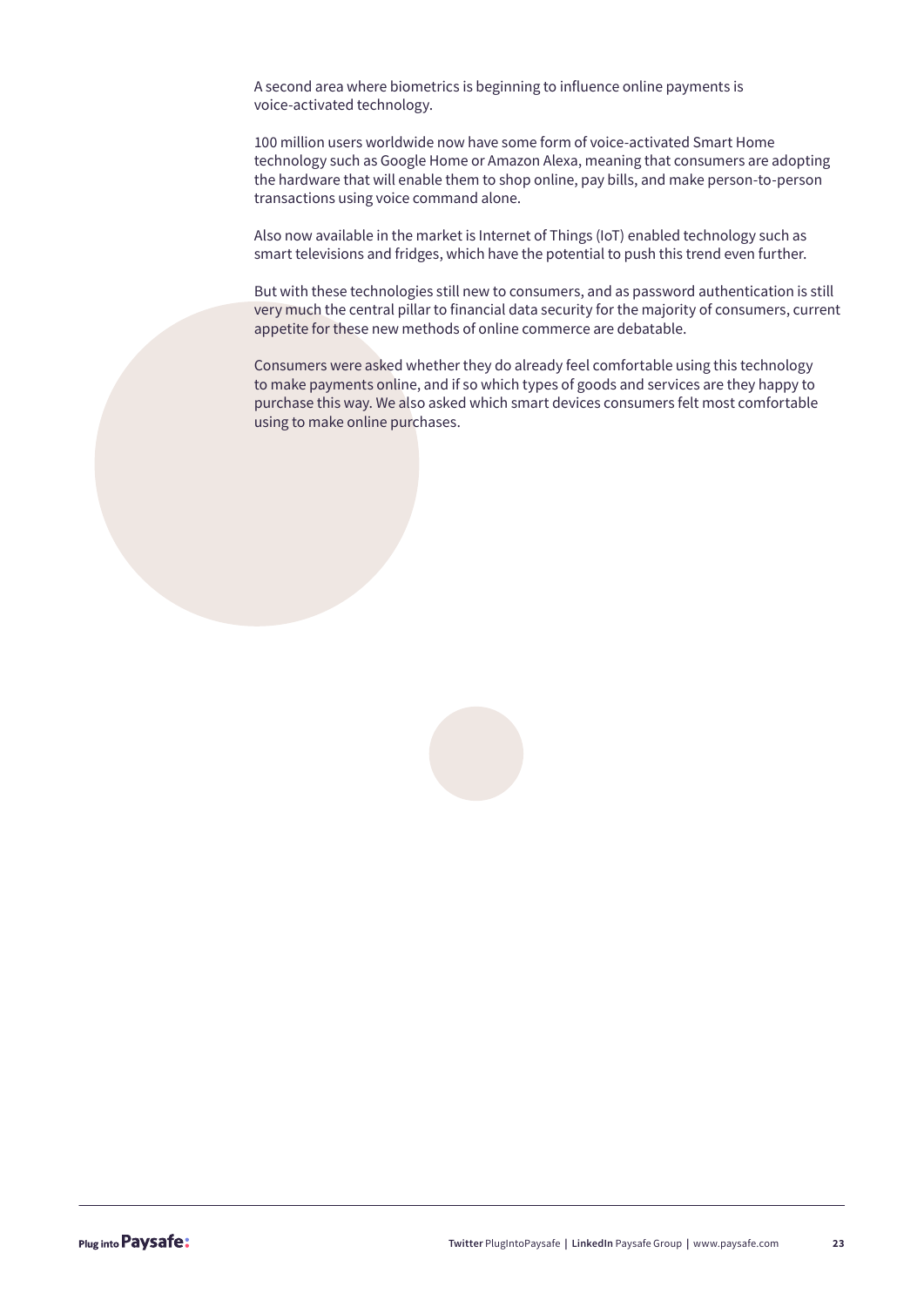# **An issue of trust, particularly in Germany and Austria**

**Despite acknowledging the experience benefits of voice-activated payments, the overwhelming majority of consumers don't believe their financial data remains secure.** 

As with fingerprint and facial recognition technology, trust will play a huge role in consumer attitudes to voice-activated payments. If consumers don't believe that their financial details are protected, then they will avoid this method of commerce, regardless of any convenience benefits.

This issue appears to be a factor in the adoption of voice-activated technology. 53% of consumers said that using voice-activated technology to pay for goods or services was quicker and more convenient than using traditional online payment methods, but only 37% said that they felt comfortable that their financial data remained secure when making a payment through a Smart Home device such as Google Home or Amazon Alexa. This factor had a significant impact when consumers were asked the likelihood that they would make payments using voice-activated technology.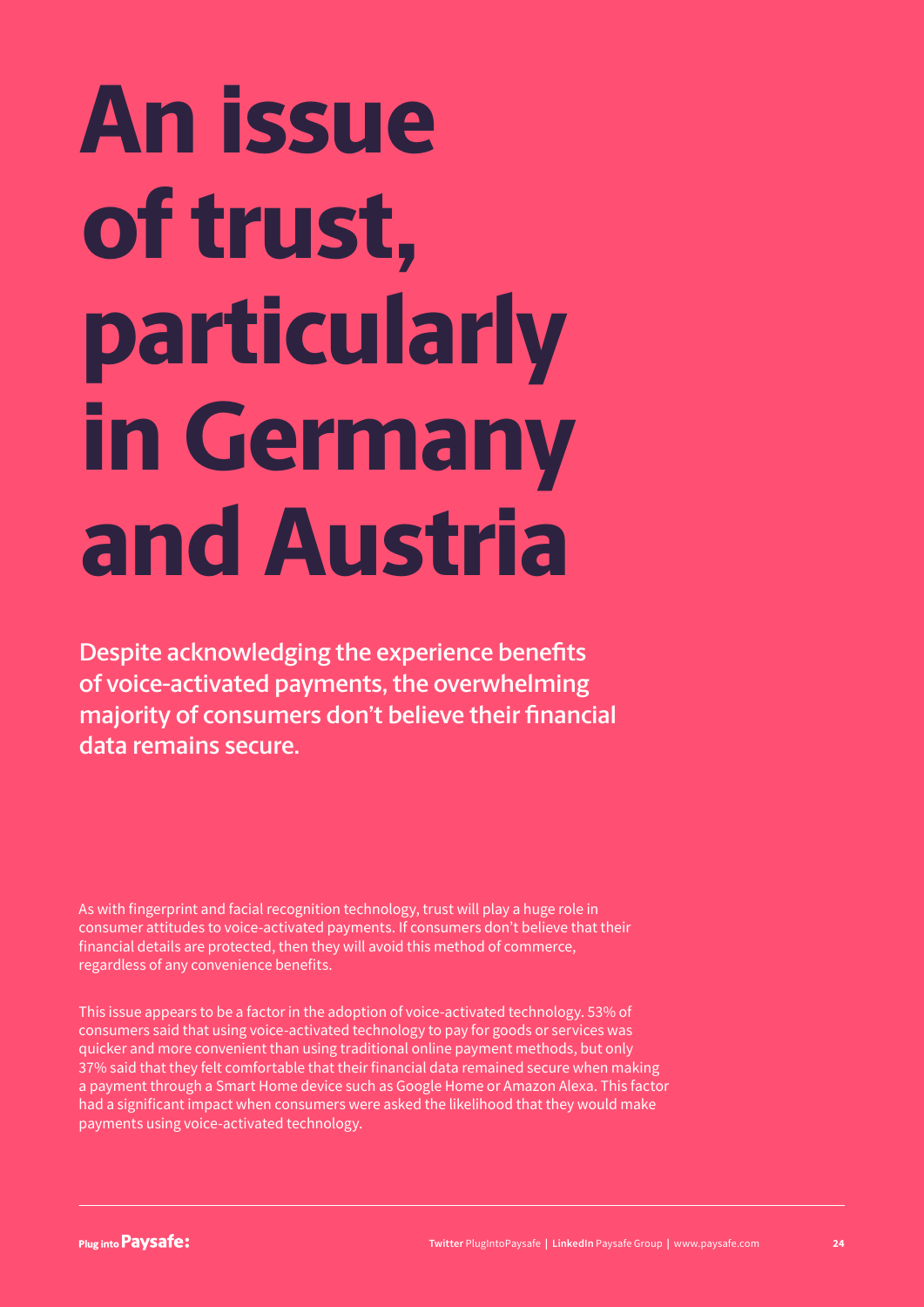believed voiceactivated payments were quicker and more convenient than traditional online payment methods

of consumers<br>believed voice-<br>activated payments<br>were quicker and

**f** that believed the financial data remained secure

that believed their<br>financial data

Plug into Paysafe: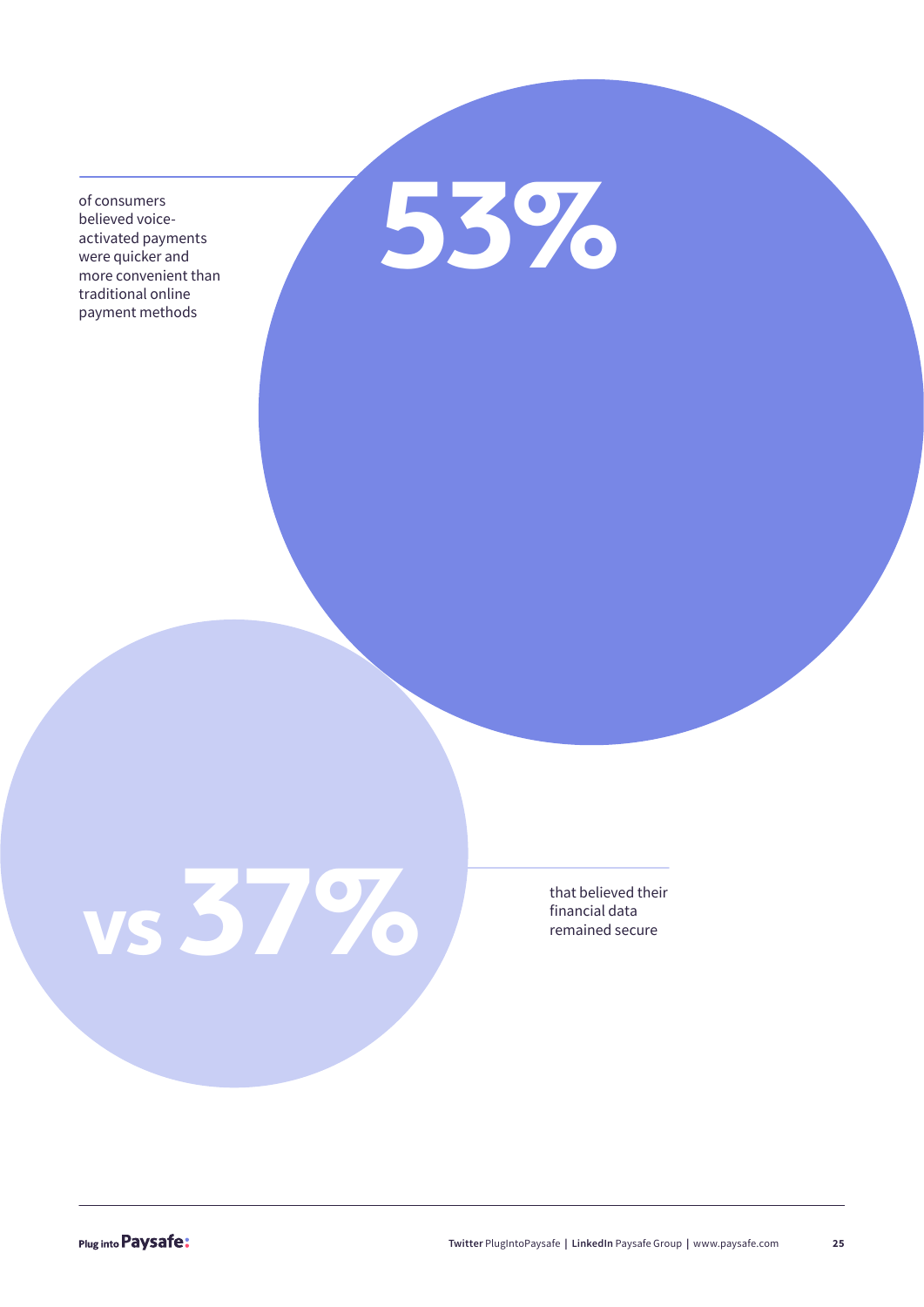How this lack of trust affects consumers' willingness to use voice-activated technology to make payments is also evident when comparing consumers in different countries. *Lost in Transaction: Payment Trends 2018* revealed that fewer consumers in Germany (28%) and Austria (26%) were prepared to accept any risk when making a payment online than consumers in the UK (65%), US (70%), and Canada (64%). This factor impacts the willingness to make payments using a Smart Home device; fewer consumers in Germany (36%) and Austria (36%) have the desire to do this. Consumers in Bulgaria appear most likely to embrace voice-activated payments (50%), followed by the US (44%), UK (43%), and Canada (42%).

**Question: How comfortable do you or would you feel using your voice for the purchase of goods or services via voice activated systems such as a Smart Home?**

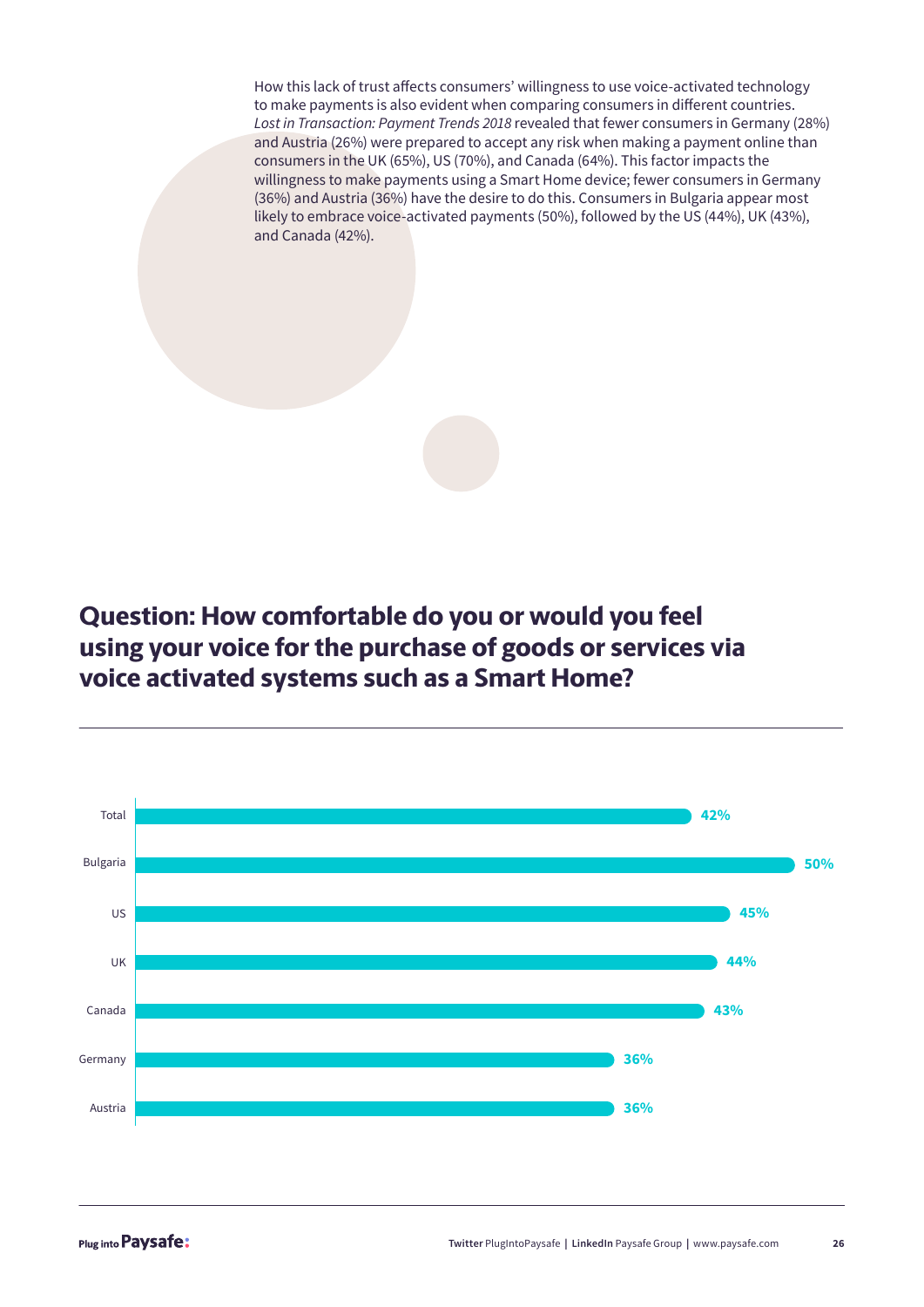# **A distinction between ordering and shopping**

**A clear divide is present when it comes to making payments using voice-activated technology – consumers are in favour of repeated, low-value payments, but not high value, one-off purchases.**

> A clear pattern emerged when consumers were asked about which types of goods or services they would be comfortable paying for using a voice-activated payments system. Consumers are more content with ordering or re-ordering familiar goods or services, but less prepared to make one-off payments that require comparing goods or suppliers.

Consumers are most comfortable ordering lunch (35%) and shopping for groceries (31%), ordering a taxi service (29%), and purchasing tickets for transport (25%) or entertainment events (25%). Where a greater degree of selection is required, such as purchasing a birthday or Christmas gift (22%) or buying furniture or home appliances (17%) the appetite for using a voice-activated smart system is much lower.

One reason for this could be that where a 'shopping experience' is required to select the appropriate items using a separate device or a mobile app or browser, the convenience benefit of making the purchase using voice-activated technology is lost.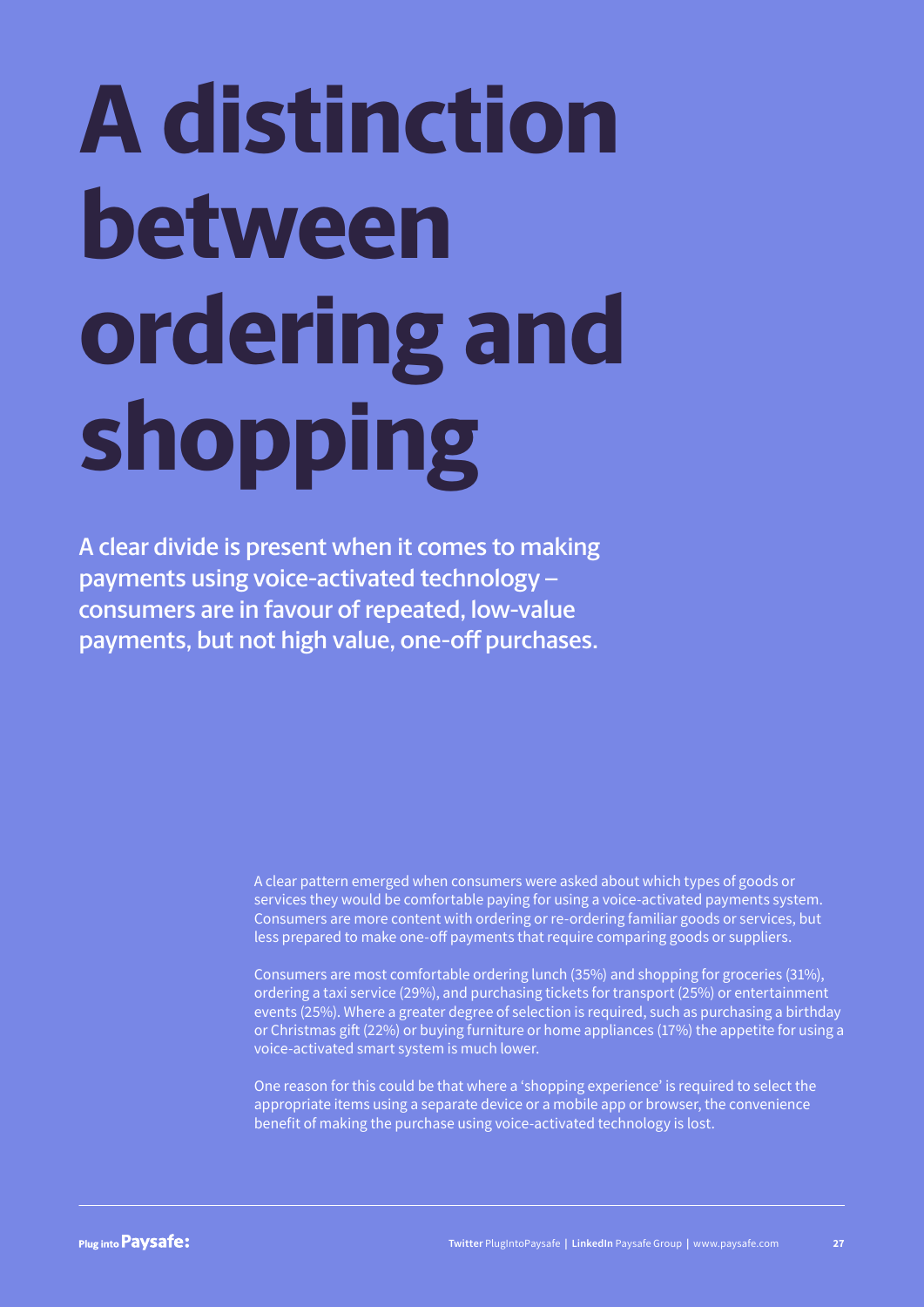Another reason may be that consumers feel more secure making voice-activated purchases from trusted suppliers that they shop with regularly, but less confident making single purchases from less familiar suppliers.

A second trend that emerges is that consumers are more comfortable making purchases of lower value. In addition to feeling uncomfortable making payments for furniture using voice recognition technology, consumers are also wary of purchasing other high-value items such as flights (18%), and vacations (18%). Business supplies purchases (17%) were also rejected by most survey respondents.

### **Question: For which of the following would you be happy to use voice recognition (i.e. no password) to authorise a payment, whether this is on your smartphone or Smart Home device?**

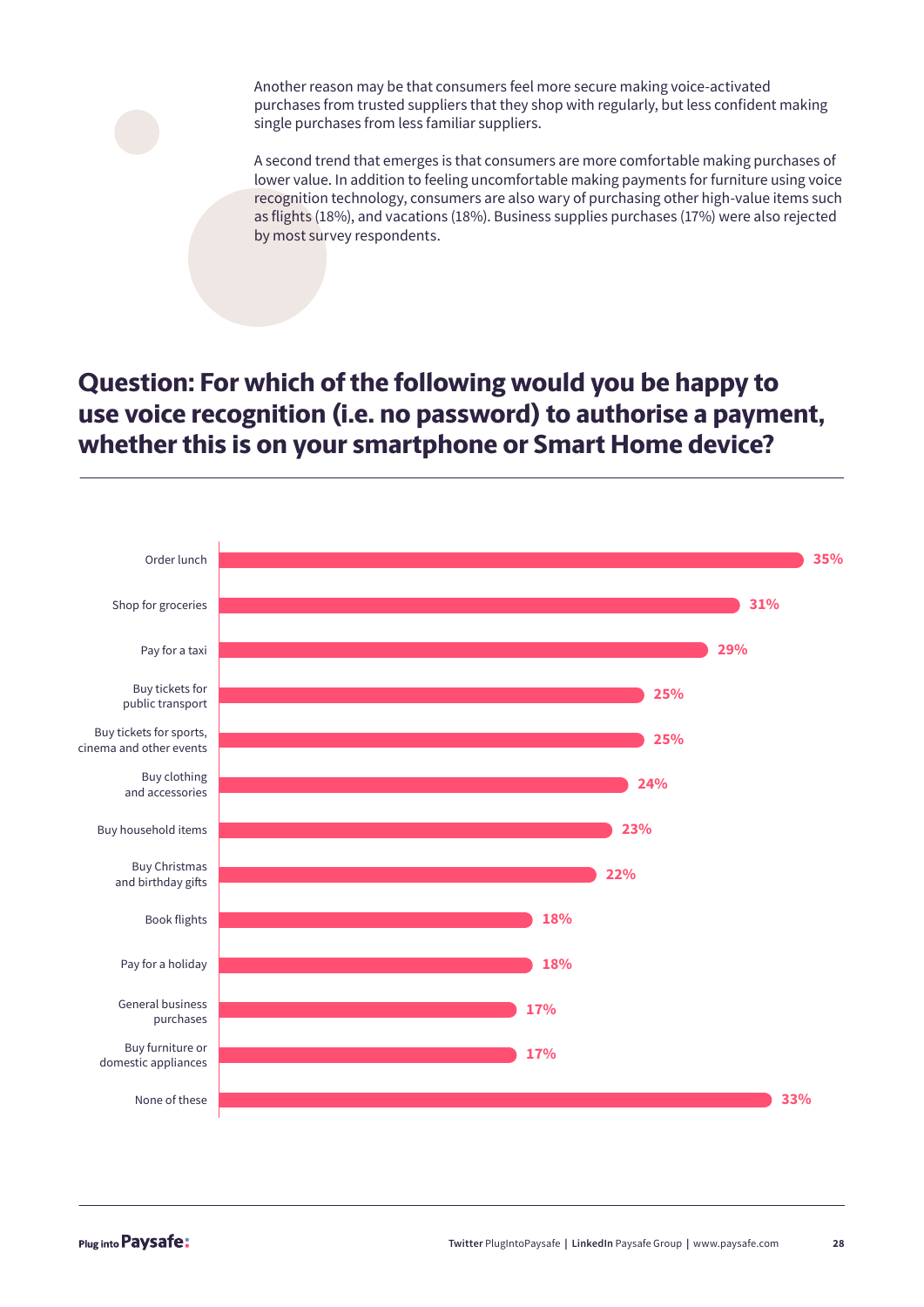### **Question: Looking at the following examples below, how comfortable do you or would you feel using your voice for the purchase and payment for goods and services via voice-activated systems such a Smart Home?**

|                                                                          | Strongly<br>agree                                        | Slightly<br>agree | Slightly<br>disagree | Strongly<br>disagree | Don't<br>know |  |
|--------------------------------------------------------------------------|----------------------------------------------------------|-------------------|----------------------|----------------------|---------------|--|
| Sign up for a subscription e.g. Netflix                                  |                                                          |                   |                      |                      |               |  |
| 16%                                                                      | 29%                                                      |                   | 20%                  | 27%                  | 7%            |  |
|                                                                          | Make a payment for an entertainment service e.g. a movie |                   |                      |                      |               |  |
| 14%                                                                      | 33%                                                      |                   | 20%                  | 27%                  | 7%            |  |
|                                                                          | Make a recurring payment e.g. a monthly bill             |                   |                      |                      |               |  |
| 14%                                                                      | 30%                                                      |                   | 22%                  | 27%                  | 6%            |  |
|                                                                          | Make a one-off online purchase or transfer               |                   |                      |                      |               |  |
| 13%                                                                      | 31%                                                      |                   | 23%                  | 26%                  | 6%            |  |
| Order and make payments for groceries with your voice via a smart fridge |                                                          |                   |                      |                      |               |  |
| 11%                                                                      | 28%                                                      | 24%               |                      | 31%                  | 6%            |  |
|                                                                          |                                                          |                   |                      |                      |               |  |

#### Order and make payments with your voice via your car's entertainment system

| $10\%$ | $24\%$ / | 26% | $\Delta$ <sub>0</sub><br>47 V V | 70. |
|--------|----------|-----|---------------------------------|-----|
|--------|----------|-----|---------------------------------|-----|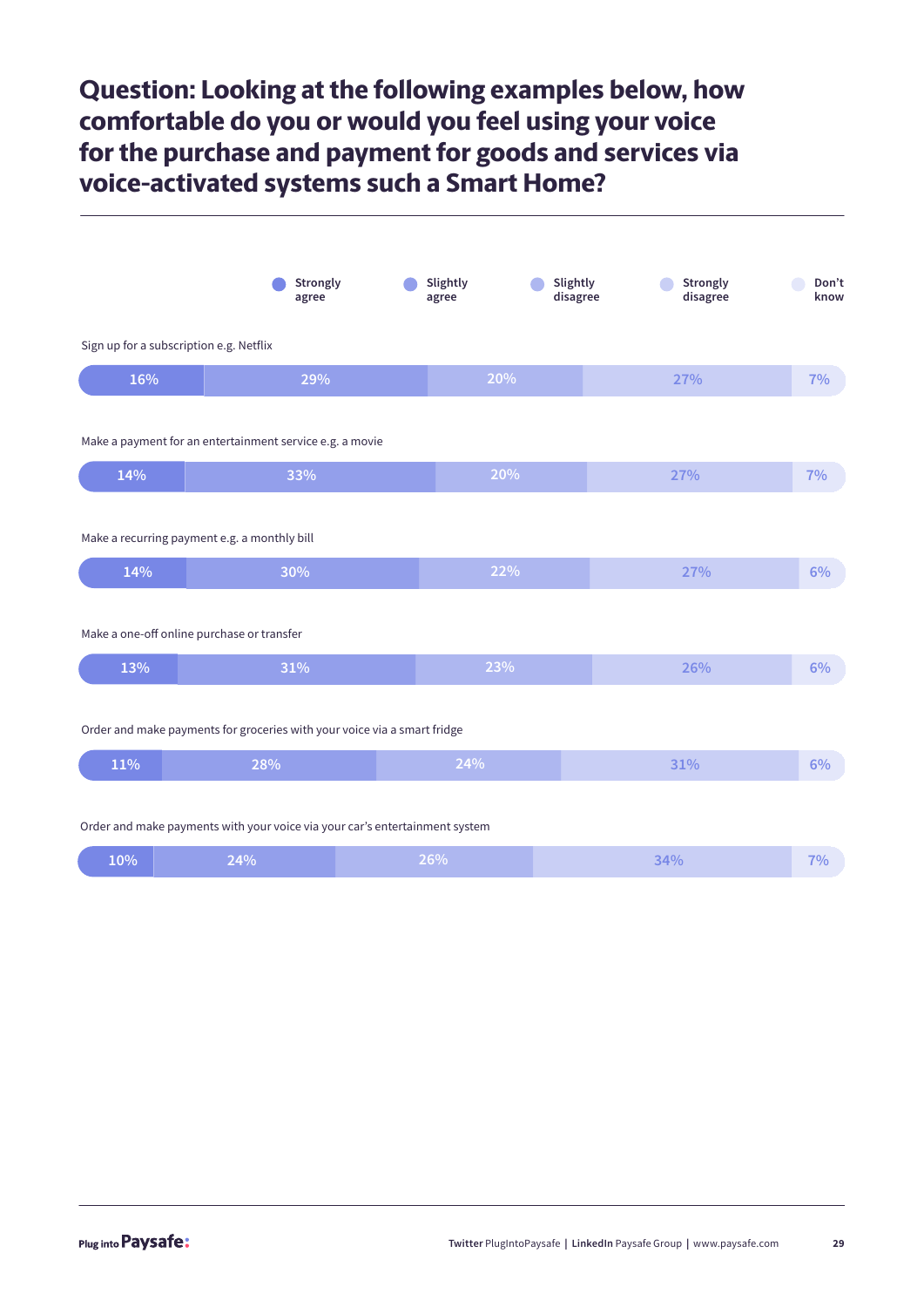33% of consumers stated that they would not be comfortable making voice-activated payments that didn't include inputting a password for any type of purchase. Again, consumers in Germany were the most reluctant to make payments in this manner, with 40% stating that they would not make any type of payment using this method. Consumers in Bulgaria had the strongest appetite to make payments using voice-activated technology, with only 20% stating that they would not be comfortable making payments for any type of goods or services.

When considering potential smart devices to make a purchase, polarised results tell as similar story. Consumers are most comfortable with the concept of paying for entertainment through their television or Smart Home, either via a subscription service (45%) or a one-time purchase (47%).

But other Internet of Things-enabled objects are less popular. Only 39% of consumers would feel comfortable ordering and paying for groceries via a smart fridge (in *Lost in Transaction: Payment Trends 2018* 33% of consumers said that they would be comfortable allowing their fridge to automatically re-order products for them that were running low). Even fewer consumers (34%) feel comfortable making voice-activated payments through an IoT system located in their vehicle.

So while IoT-enabled devices may play a pivotal role in the payment ecosystem of the future, there is still work to do to get consumer buy-in for making payments via platforms located in household items.

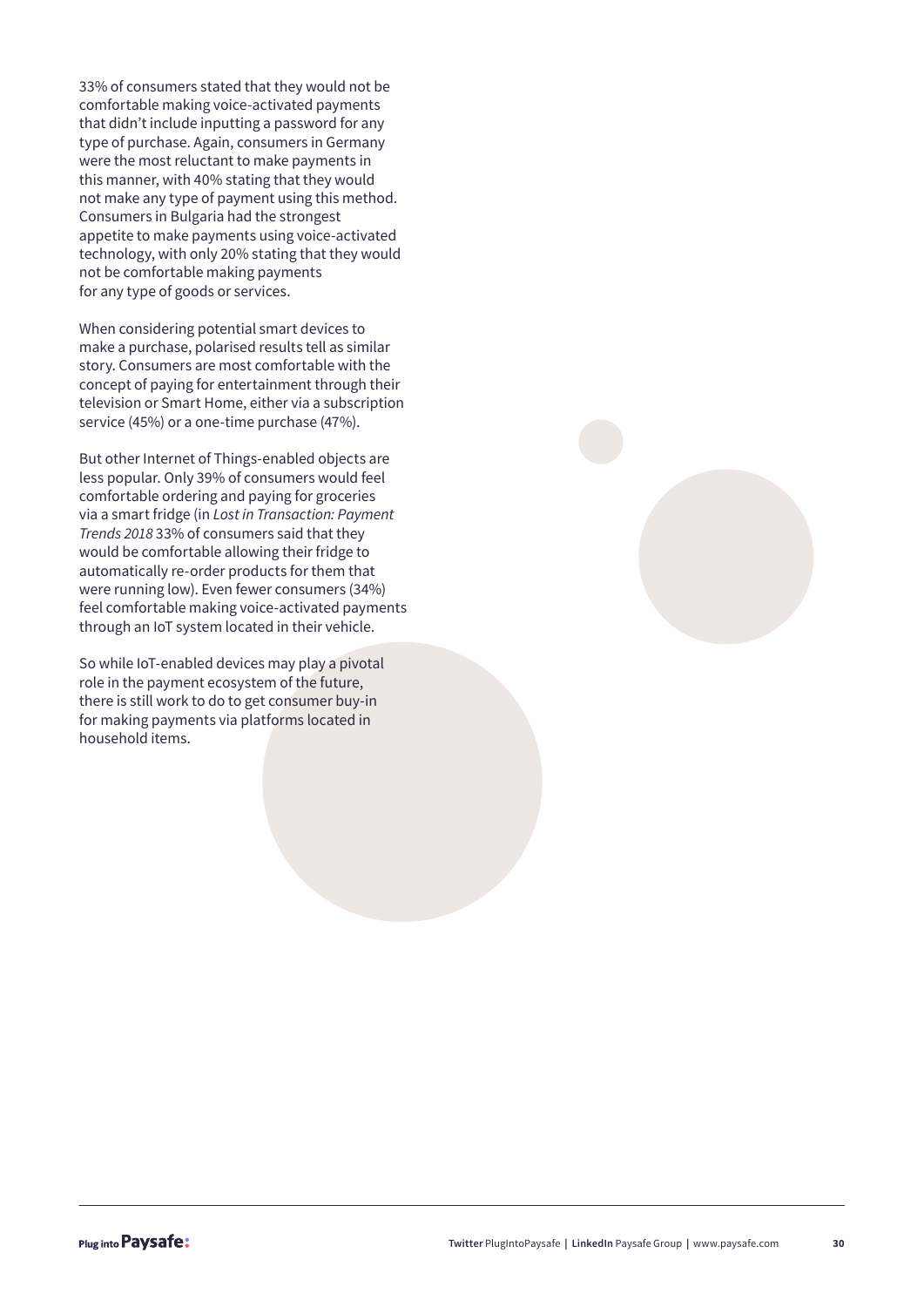# **Gen Z: a vision of the future of voice-activated payments?**

**One group of consumers that appears more comfortable with using voice-activated technology is Generation Z. Consumers aged 16-24 are more likely to pay using their voice-activated Smart Home device for a variety of goods and services.** 

> Although consumer appetite for voice-activated payments may not indicate widespread adoption of Smart Home or IoT-enabled commerce in the near term, one indicator that paints a more positive future is the attitude of Generation Z.

As with consumers generally, Generation Z consumers feel most comfortable making voiceactivated payments for television entertainment, either via a subscription service (52%) or a one-off purchase (51%).

They also feel more comfortable with the concept of making one-off purchases or money transfers (48%), buying groceries using a smart fridge (43%), and making payments using their vehicle as an eCommerce platform (39%) than the survey average.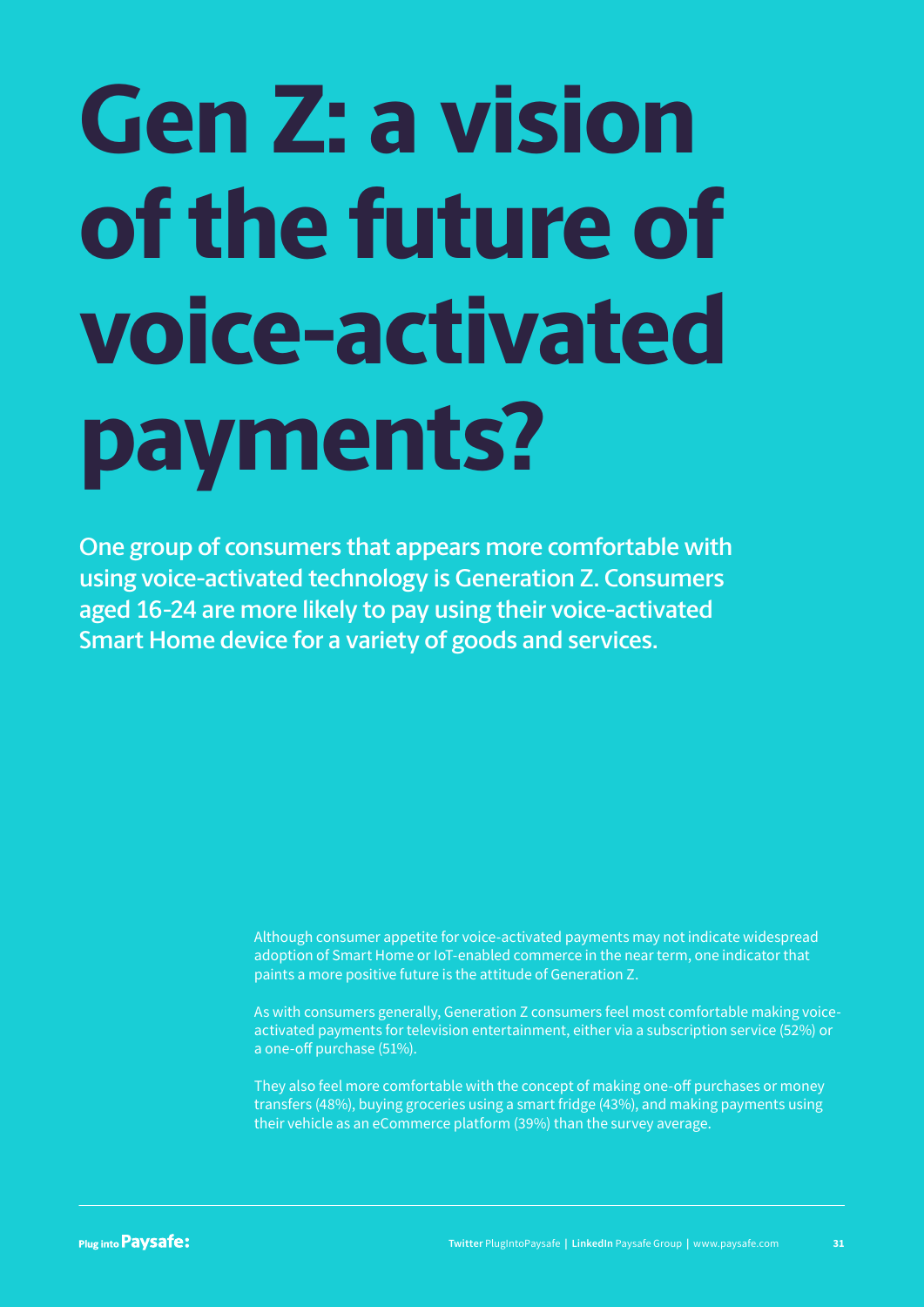**Question: Looking at the following examples below, how comfortable do you or would you feel using your voice for the purchase and payment for goods and services via voice activated systems such a Smart Home?**

| Make a payment for an entertainment service e.g. buy a movie                           |     | 45%        |     | 51% |
|----------------------------------------------------------------------------------------|-----|------------|-----|-----|
| Sign up for a subscription e.g. Netflix                                                |     | 43%        |     | 52% |
| Make a one-off online purchase or transfer e.g. clothing from a fashion store          |     | 43%        | 48% |     |
| Make a recurring payment e.g. a monthly utility bill                                   |     | 44%<br>44% |     |     |
| Order and make payments for groceries with your voice via a smart fridge               | 38% |            |     |     |
| Order and make payments with your voice through your car's entertainment system<br>32% |     | 43%        |     |     |
| Over 25s<br><b>Generation Z</b>                                                        | 39% |            |     |     |

This complements previous findings in this report that Generation Z consumers are less dependent on password authentication in order to feel secure when it comes to their financial data. For these consumers, greater trust in biometric authentication means that they are more open to the frictionless benefits of password-free eCommerce on devices such as Smart Homes, smart fridges, and IoT enabled vehicles.

Plug into Paysafe: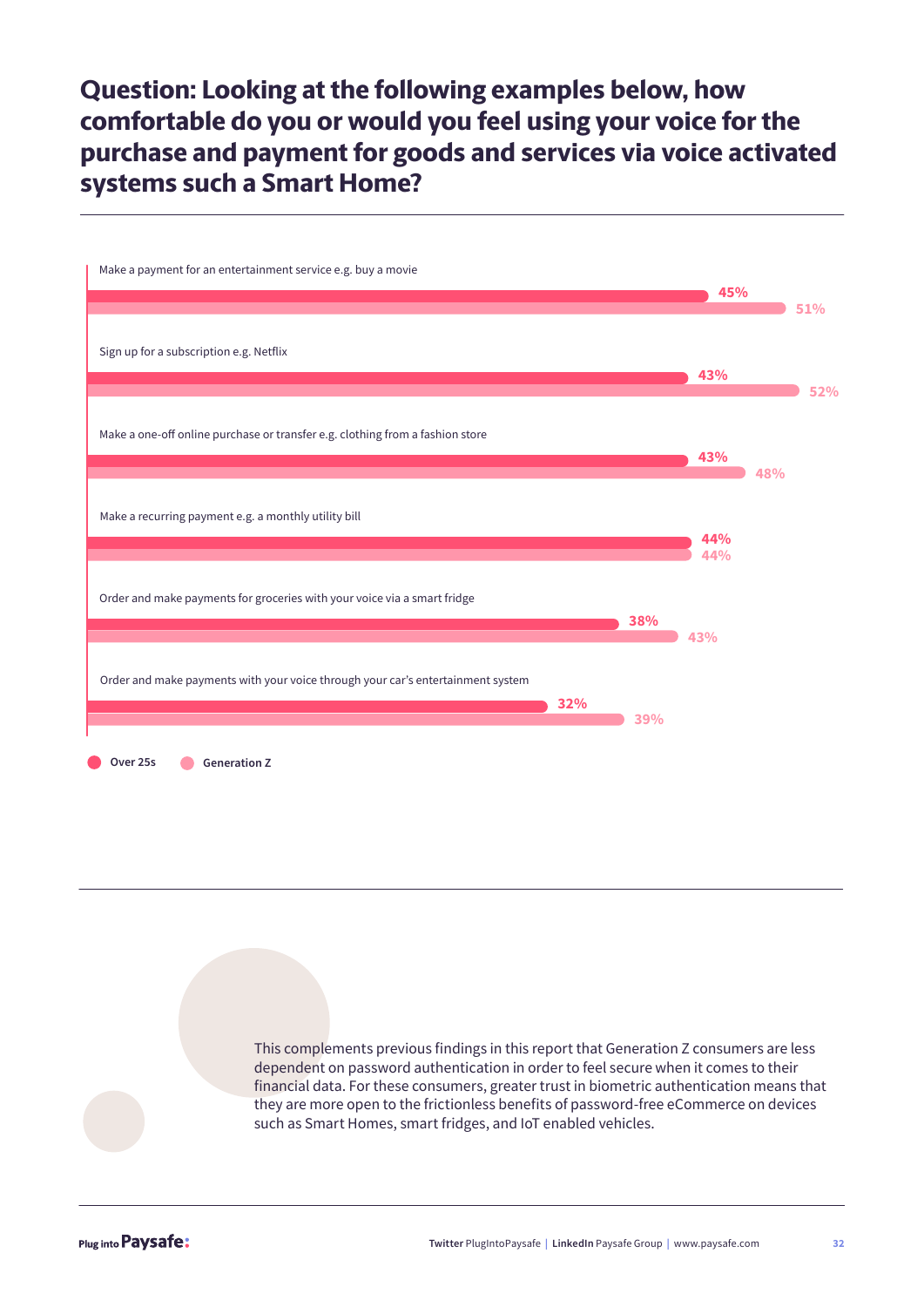# **Conclusion**

**The evolution of the payments industry is driven by three key factors; technological innovation, regulation, and consumer appetite. In the case of biometric payment authentication replacing passwords, the technology and regulation is in place to usher in a new era for cardnot-present transactions.** 

And so, the adoption of biometric authentication, both fingerprint and facial recognition on mCommerce platforms and voice recognition verification for Smart Home purchases, is dependent on consumers buying into this as not only a more convenient, but also a more secure method of transacting.

The first of these messages has filtered through, but online businesses and payment service providers have more work to do when it comes to educating consumers on the security benefits of biometric verification before they will be prepared to relinquish their dependence on password authentication.

Younger generations that are more familiar and comfortable with technology such as fingerprint recognition are ahead of the curve in this regard; consumers that have spent two decades being told that a password is the vital component keeping their financial details secure online need to be convinced why the situation has changed.

The payments ecosystem is trending towards more frictionless payments generally, for both online and in-person transactions, but this research provides further indication that consumers will not compromise the security of their financial data to do so. As new fintechs and technology giants from outside of the traditional banking and payments sector begin to enter this space, this is the critical factor to bear in mind. Adoption of innovative technology is dependent on winning the argument over financial safety.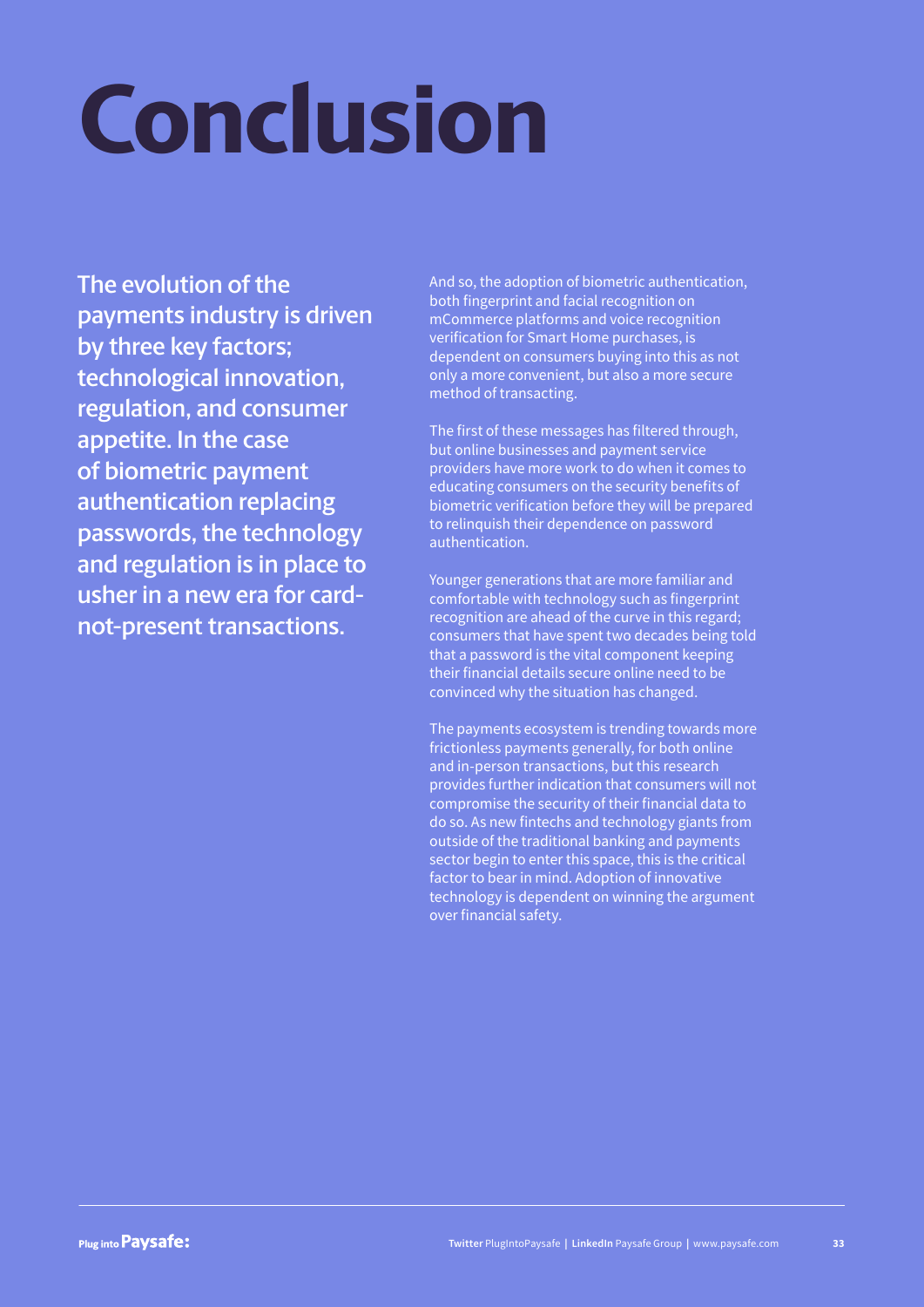#### **About our survey**

This research was conducted by Loudhouse, a London based research agency, in April 2019 in the following regions: USA, Canada, UK, Germany, Austria, and Bulgaria. The aim of this research was to understand how consumers shop and pay for goods and services online, and to also understand their views on new and evolving payment trends. In total, 6197 online interviews were conducted and these were weighted in order to make the findings both nationally and demographically representative.

#### **About Paysafe Group**

Paysafe Group (Paysafe) is a leading global provider of end-to-end payment solutions. Its core purpose is to enable businesses and consumers to connect and transact seamlessly through industry-leading capabilities in payment processing, digital wallet, card issuing and online cash solutions. With over 20 years of online payment experience, an annualized transactional volume of over US \$80 billion, and approximately 3,000 employees located in 12+ global locations, Paysafe connects businesses and consumers across 200 payment types in over 40 currencies around the world. Delivered through an integrated platform, Paysafe solutions are geared toward mobile-initiated transactions, real-time analytics and the convergence between brick-and-mortar and online payments.

#### **Visit us at www.paysafe.com**